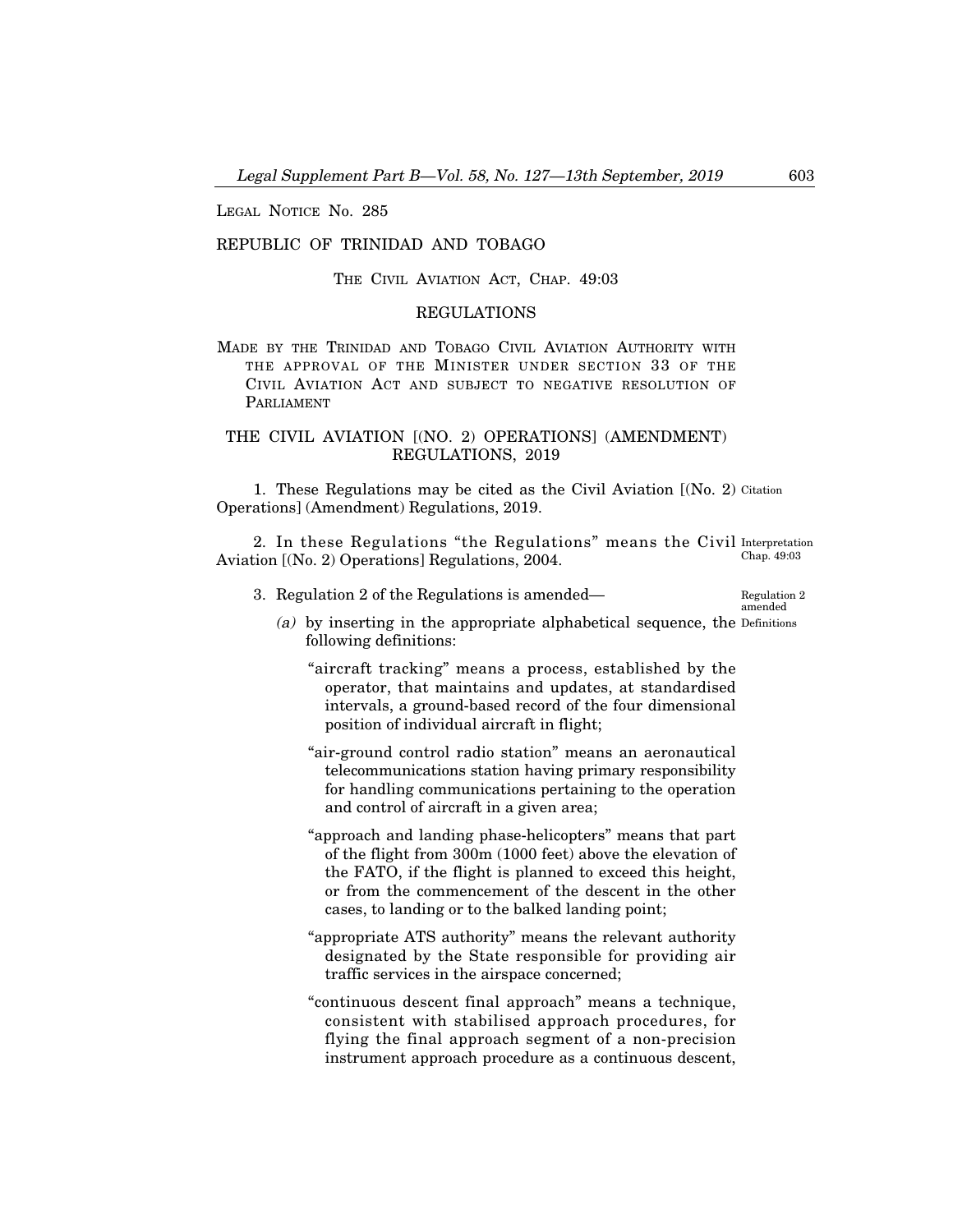without level-off, from an altitude/height at or above the final approach fix altitude/height to a point approximately 15m (50 feet) above the landing runway threshold or a point where the flare manoeuvre should begin for the type of aircraft flown;

- "crew member" means a person assigned by an operator to duty on an aircraft during a flight duty period;
- "cruise climb" means an aeroplane cruising technique resulting in a net increase in altitude as the aeroplane mass decreases;
- "detect and avoid" means the capability to see, sense or detect conflicting traffic or other hazards and take appropriate action;
- "extended diversion time operations (EDTO)" means any operation by an aeroplane with two or more turbine engines where the diversion time to an en-route alternate aerodrome is greater than the threshold time established by the State of the operator;
- "EDTO critical fuel" means the fuel quantity necessary to fly to an en-route alternate aerodrome considering, at the most critical point on the route, the most limiting system failure;
- "EDTO significant system" means an aeroplane system whose failure or degradation could adversely affect the safety particular to an EDTO flight, or whose continued functioning is specifically important to the safe flight and landing of an aeroplane during an EDTO diversion;
- "en-route phase" means that part of the flight from the end of the take-off and initial climb phase to the commencement of the approach and landing phase;
- "extended flight over water" means a flight operated over water at a distance of more than 93 km (50 NM), or 30 minutes at normal cruising speed, whichever is the lesser, away from land suitable for making an emergency landing;
- "fatigue" means a physiological state of reduced mental or physical performance capability resulting from sleep loss, extended wakefulness, circadian phase and/or workload (mental and/or physical activity) that can impair a person's alertness and ability to perform safetyrelated operational duties;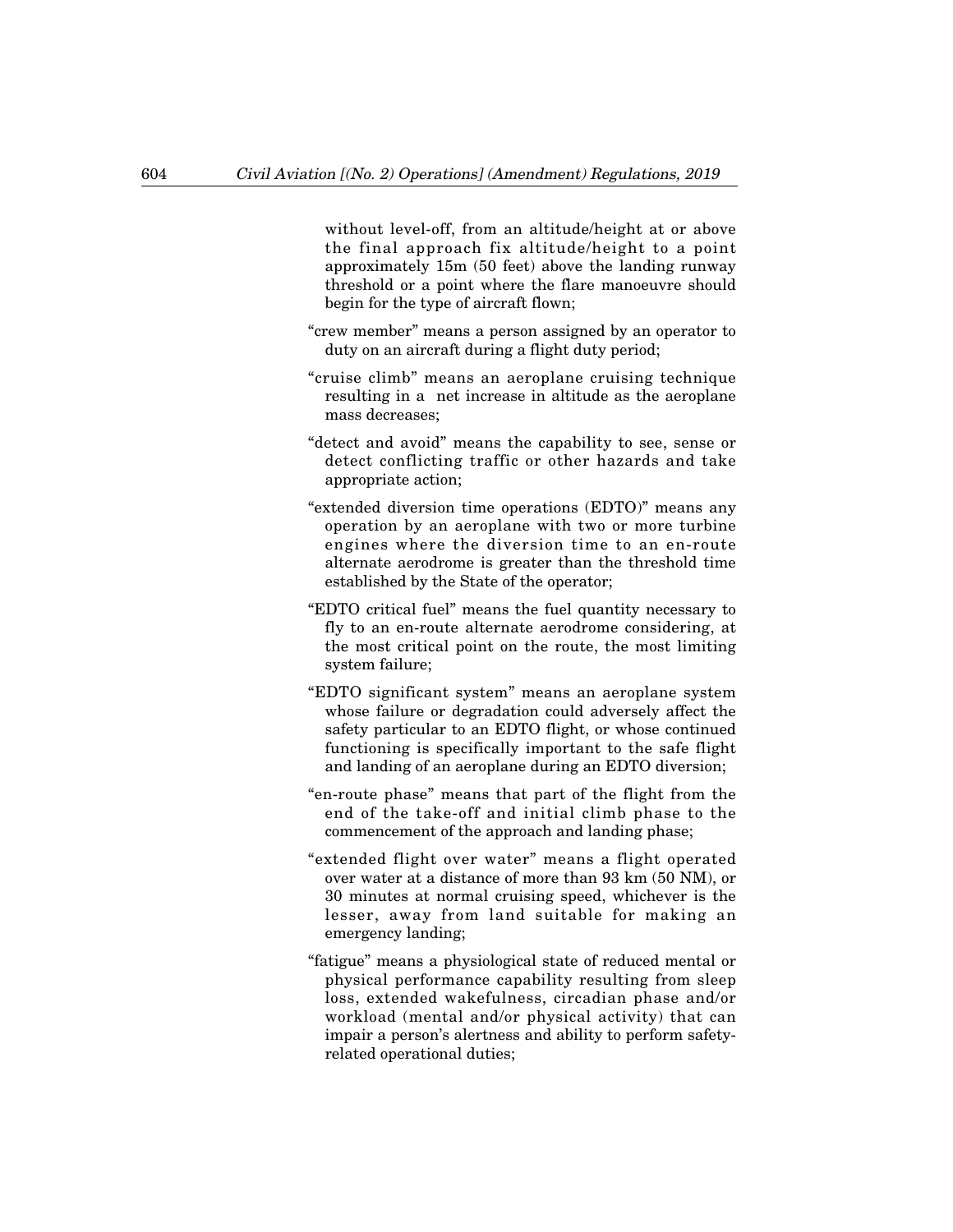- "fatigue risk management system (FRMS)" means a data-driven means of continuously monitoring and managing fatigue-related safety risks, based upon scientific principles and knowledge as well as operational experience that aims to ensure relevant personnel are performing at adequate levels of alertness;
- "heliport operating minima" means the limits of usability of a heliport for–
	- (a) take-off, expressed in terms of runway visual range or visibility and, if necessary, cloud conditions;
	- (b) landing in 2D instrument approach operations, expressed in terms of visibility or runway visual range, minimum descent altitude/height (MDA/H) and, if necessary, cloud conditions; and
	- (c) landing in 3D instrument approach operations, expressed in terms of visibility or runway visual range and decision altitude/height (DA/H) as appropriate to the type or category of the operation;
- "incompatible" means describing dangerous goods which, if mixed, would be liable to cause a dangerous evolution of heat or gas or produce a corrosive substance;
- "maximum diversion time" means maximum allowable range, expressed in time, from a point on a route to an en-route alternate aerodrome;
- "maximum mass" means maximum certified take-off mass;
- "operation" means an activity or group of activities which are subject to the same or similar hazards and which require a set of equipment to be specified, or the achievement and maintenance of a set of pilot competencies, to eliminate or mitigate the risk of such hazards;
- "operating base" means the location from which operational control is exercised, and it is normally the location where personnel involved in the operation of the aircraft work and the records associated with the operation are located and has a degree of permanency beyond that of a regular point of call;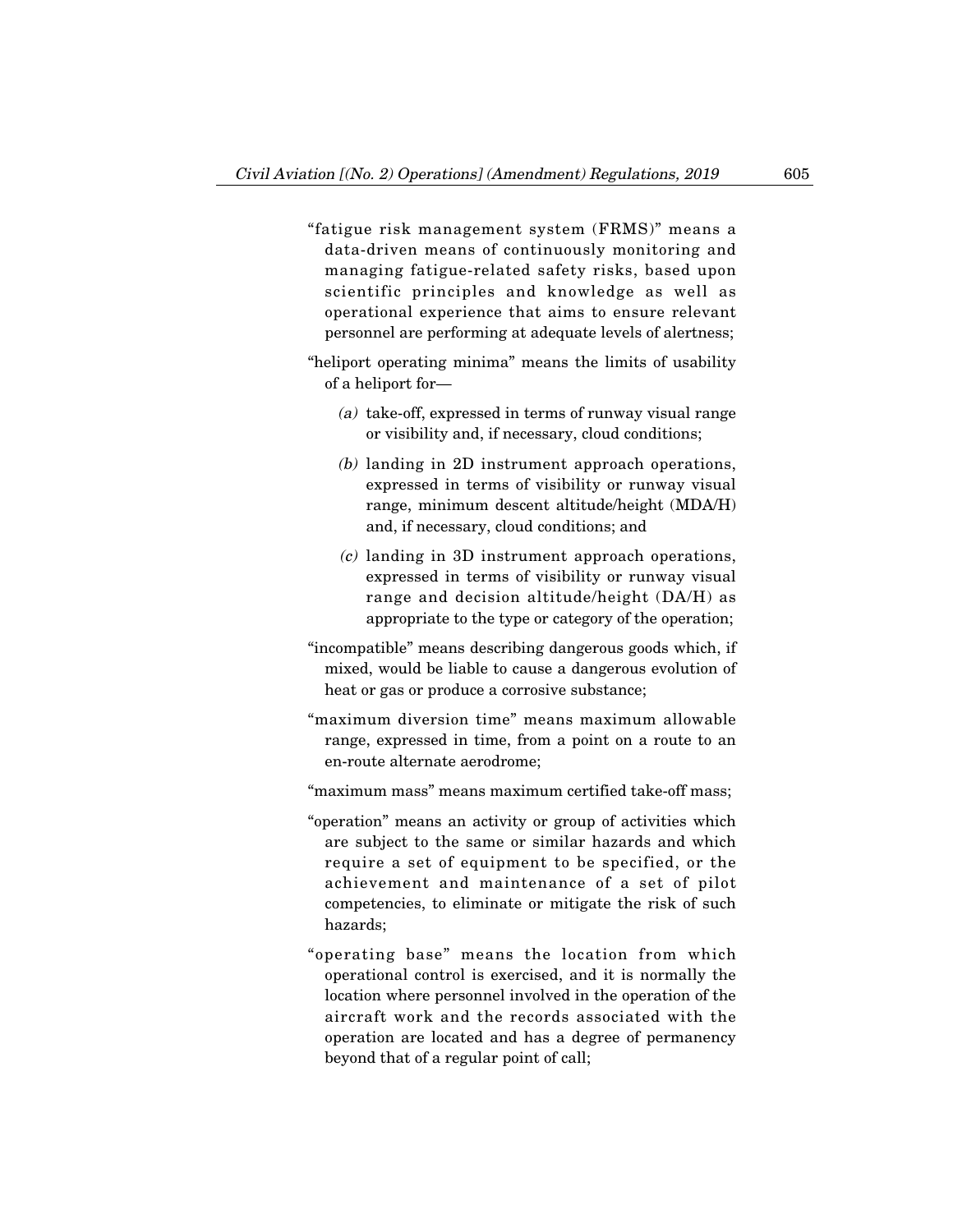- "safety-sensitive personnel" means persons who might endanger aviation safety if they perform their duties and functions improperly including, but not limited to, crew members, aircraft maintenance personnel and air traffic controllers;
- "synthetic vision system (SVS)" means a system to display data-derived synthetic images of the external scene from the perspective of the flight deck;
- "take-off and initial climb phase" means that part of a flight of a helicopter operating in performance Class 1 from the start of take-off to 300m (1000 feet) above the elevation of the FATO, if the flight is planned to exceed this height, or to the end of the climb in the other cases;
- "threshold time" means the range, expressed in time, established by the State of the Operator to an en-route alternate aerodrome, whereby any time beyond requires an EDTO approval from the State of the Operator; and
- "VTOSS" means the minimum speed of a helicopter operating in performance Class 1 at which climb shall be achieved with the critical engine inoperative, the remaining engines operating within approved operating limits;
- (b) by deleting the definition of "aerobatic flight" and substituting the following definition:
	- " "acrobatic flight" means manoeuvres intentionally performed by an aircraft involving an abrupt change in its altitude, an abnormal altitude or an abnormal variation in speed;";
- (c) by deleting the definition of "aircraft" and substituting the following definition:
	- " "aircraft" means any machine that can derive support in the atmosphere from the reactions of the air other than the reactions of the air against the earth's surface;";
- (d) by deleting the definition of "cabin crew" and substituting the following definition:
	- " "cabin crew member" means a crew member who performs, in the interest of safety of passengers, duties assigned by the operator or the pilot-in-command of the aircraft but who shall not act as a flight crew member;";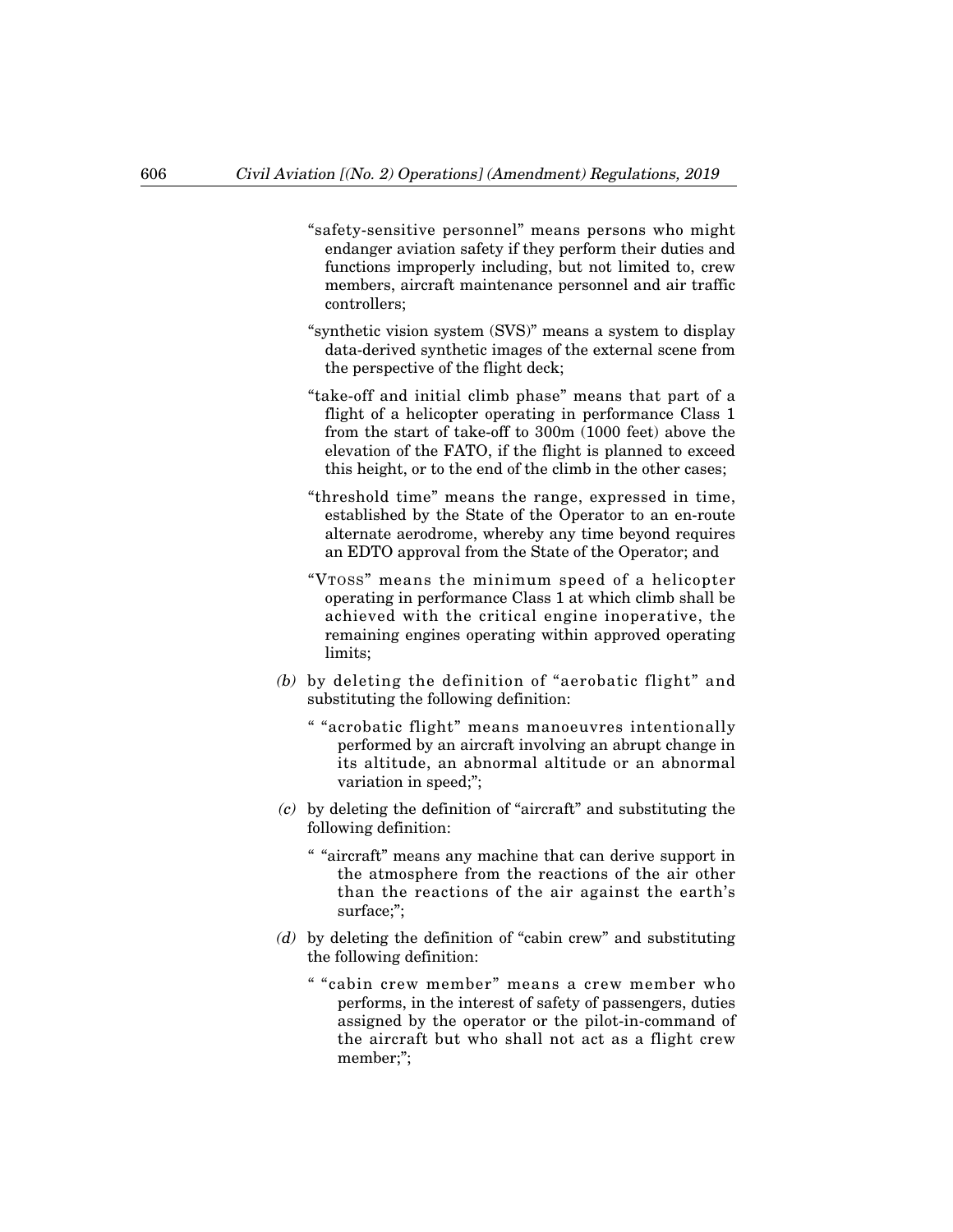- (e) in the definition of "crew", by deleting the words "any member of";
- (f) by deleting the definition of "duty" and substituting the following definition:
	- " "duty" means any task that flight or cabin crew members are required by the operator to perform including, for example, flight duty, administrative work, training, positioning and standby when it is likely to induce fatigue;";
- $(g)$  in the definition of "enhanced vision systems (EVS)", by inserting after the word "sensors" the words "but EVS does not include night vision imaging systems (NVIS)";
- (h) in the definition of "flight crew", by deleting the words "those members of";
- (i) by deleting the definition of "flight plan" and substituting the following definition:
	- " "flight plan" means specified information provided to air traffic services units, relative to an intended flight or portion of a flight of an aircraft;";
- $(i)$  by renaming the definition of "flight time" as "flight timeaeroplanes";
- $(k)$  in the definition of "flight time-aeroplanes", by inserting after the words "end of the flight" the words "and is synonymous with the term "block to block" time or "chock to chock" time in general usage which is measured from the time an aeroplane first moves for the purpose of taking off until it finally stops at the end of the flight";
- (l) in the definition of "heading", by inserting after the words "degrees from North", the words "(true, magnetic, compass or grid)";
- (m) by deleting the definition of "master minimum equipment list" and substituting the following definition:
	- " "master minimum equipment list (MMEL)" means a list established for a particular aircraft type by the organisation responsible for the type design with the approval of the State of Design containing items, one of more of which is permitted to be unserviceable at the commencement of a flight. The MMEL may be associated with special operating conditions, limitations or procedures;";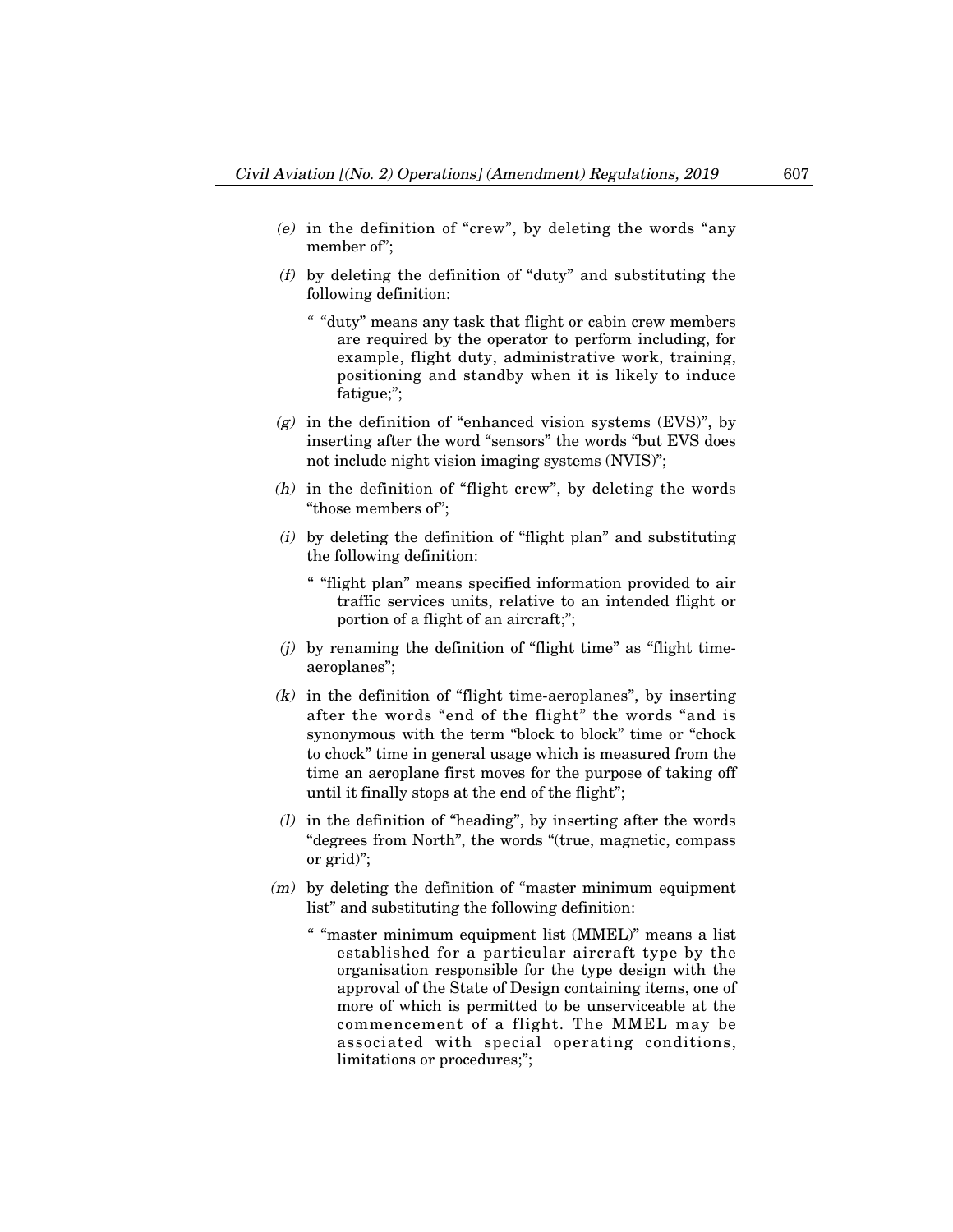- (n) by deleting the definition of "minimum descent altitude or minimum descent height" and substituting the following definition:
	- " "minimum descent altitude (MDA) or minimum descent height (MDH)" means a specified altitude or height in a 2D instrument approach operation or circling approach operation below which descent must not be made without the required visual reference;";
- (o) in the definition of "operator", in paragraph  $(a)$  by-
	- (i) deleting the words "a person, organisation or enterprise" and substituting the words "the person, organisation or enterprise"; and
	- (ii) inserting after paragraph  $(b)$ , the following paragraph:
		- " $(c)$  in the context of remotely piloted aircraft, an aircraft operation includes the remotely piloted aircraft system.";
- (p) by deleting the definition of "required communication performance" and substituting the following definition:
	- " "required communication performance (RCP) specification" means a set of requirements for air traffic service provision and associated ground equipment, aircraft capability, and operations needed to support performance-based communication;";
- $(q)$  by deleting the definition of "rest period" and substituting the following definition:
	- " "rest period" means a continuous and defined period of time, subsequent to, or prior to duty, during which flight or cabin crew members are free of all duties;";
- (r) by deleting the definition of "State of Origin" and substituting the following definition:
	- " "State of Origin" means the State in which dangerous goods consignment is first to be loaded on an aircraft;"; and
- $(s)$  in the definition of "take-off decision point", by deleting the words "a power-unit" and substituting the words "an engine".

4. Regulation 9 of the Regulations is amended in subregulation (1), by deleting the words "there is available in such aircraft-" and substituting the words "such aircraft shall carry on board". Regulation 9

amended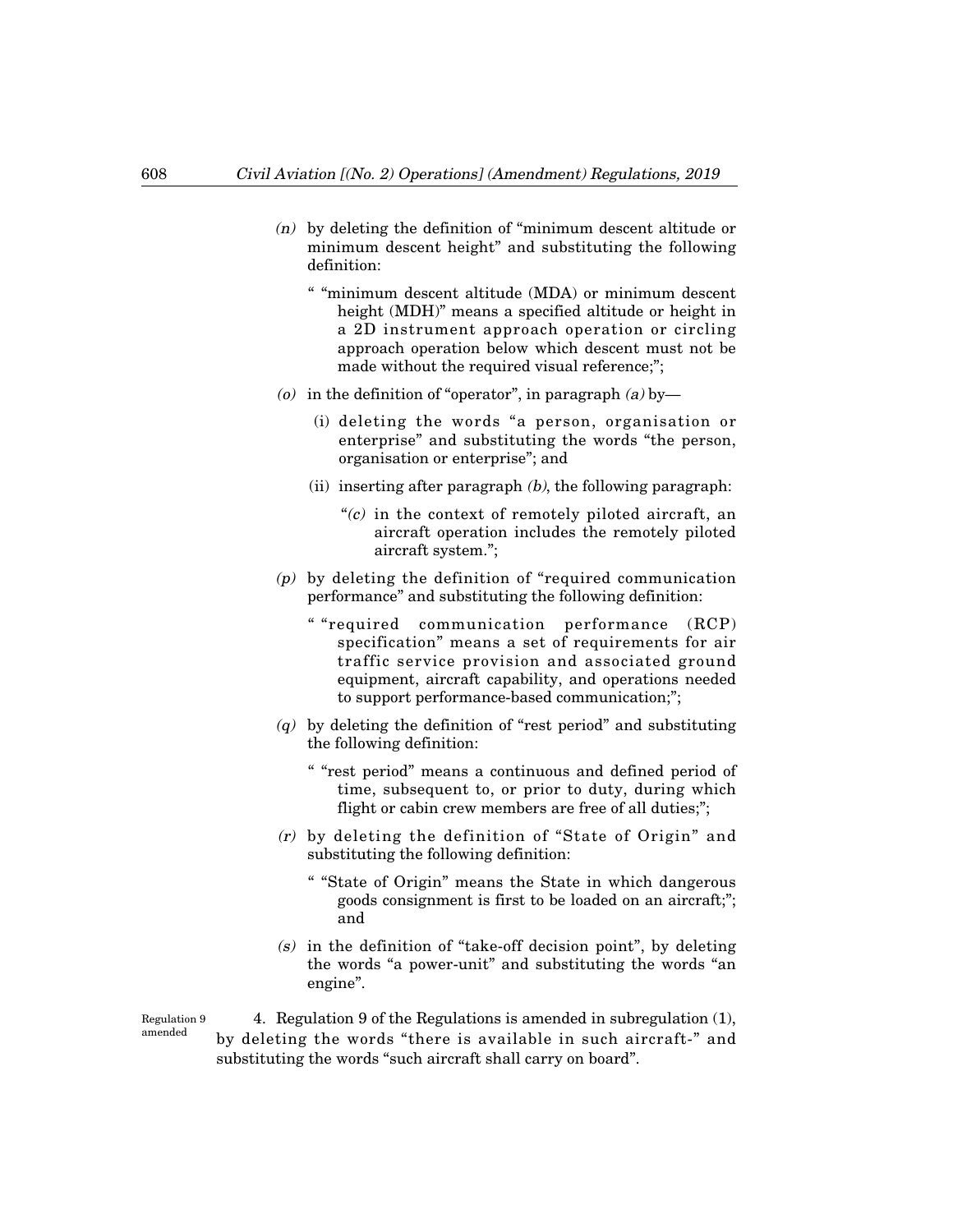5. Regulation 11B is amended by inserting after subregulation (1), Regulation the following subregulations: 11B amended

"(1A) The Director-General shall recommend that the Authority establish inspection, surveillance and enforcement procedures for all entities performing any function prescribed in these regulations for air transport of dangerous goods with a view to achieving compliance with those regulations.

(1B) The procedures referred to under subregulation (1A) would include provisions for-

- (i) inspecting dangerous goods consignments prepared, offered, accepted or transported by the entities referred to in 11B(2);
- (ii) inspecting the practices of the entities referred to in 11B(2); and
- (iii) investigating alleged violations.".

6. Regulation 11S of the Regulations is amended– Regulation

11S amended

- (a) in subregulation  $(1)$ , by deleting the words "regulation"  $16(2)$ " and substituting the words "subregulation  $11E(2)$ ";
- (b) in subregulation (3), by deleting the words "regulation  $20(2)$ " and substituting the words "subregulation  $11I(2)$ "; and
- $(c)$  in subregulation (5), by deleting the words "regulation"  $22(2)$ " and substituting the words "subregulation  $11K(2)$ ".

7. Regulation 28 of the Regulations is amended–

Regulation 28 amended

- (a) in paragraph (e), by deleting the word "and" at the end of the paragraph;
- (b) in paragraph  $(f)$ , by deleting the words "prescribed" methods" and substituting the words "paragraph  $(g)$ ; and"
- (c) by inserting after paragraph  $(f)$ , the following paragraph:
	- " $(g)$  ensure that the Certificate of Release to Service shall contain–
		- (i) basic details of the maintenance carried out, including detailed reference of the approved data used;
		- (ii) the date such maintenance was completed;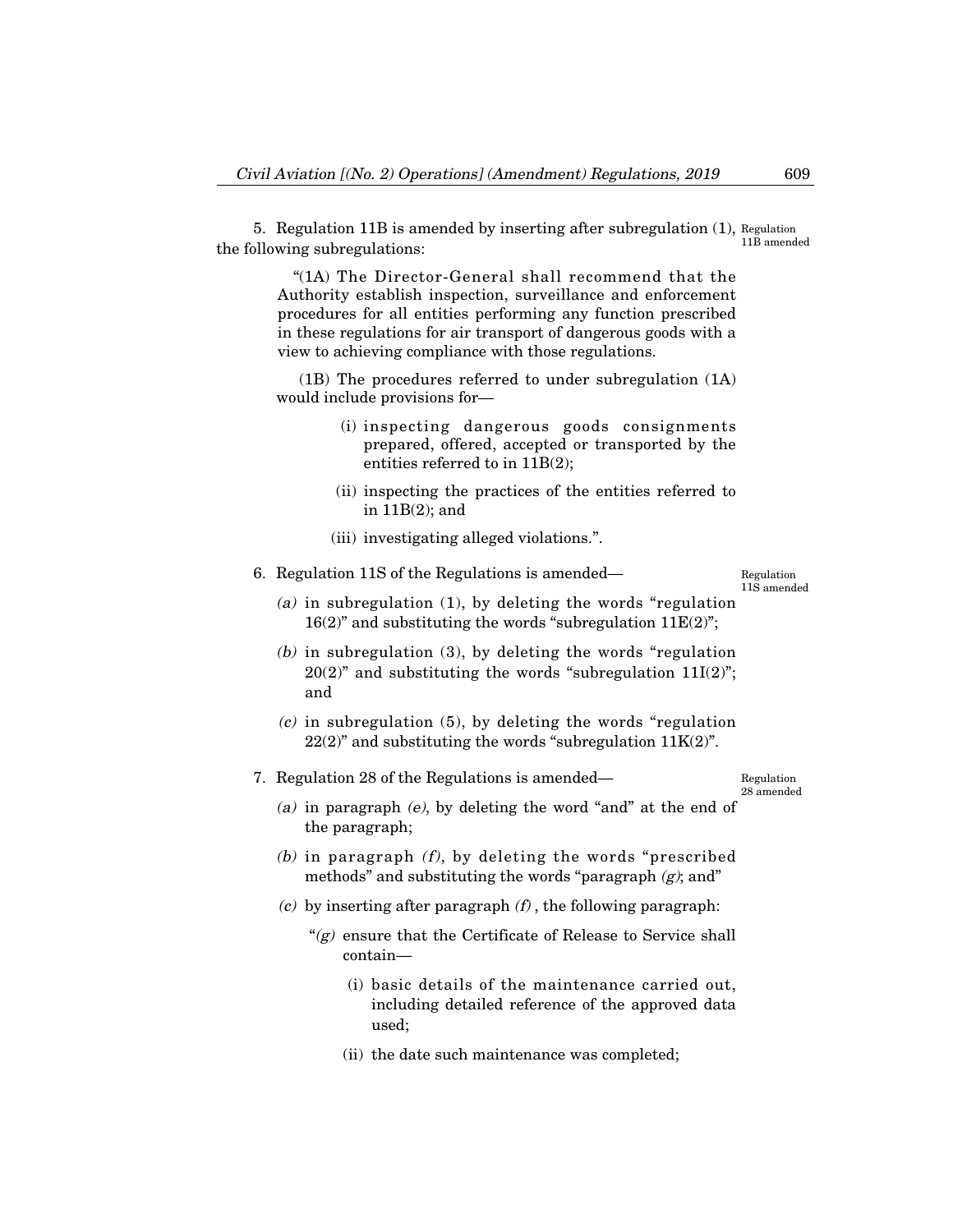- (iii) the identity of the authorized person or persons signing the release;
- (iv) where applicable, the identity of the approved maintenance organisation; and
- (v) an airworthiness compliance statement.".

Regulation 45 amended 8. Regulation 45 is amended–

- (a) by renumbering Regulation 45 as 45(1); and
- (b) by inserting after subregulation (1), the following subregulation:
	- " (2) The pilot in command shall not conduct operations for which a specific approval is required unless such approval has been issued by the State of Registry.".

9. The Regulations are amended by revoking regulation 47 and substituting the following regulation: Regulation 47 revoked and substituted

| "Powers of the<br>pilot in<br>command | 47. (1) The pilot in command shall have<br>responsibility for operational control. |
|---------------------------------------|------------------------------------------------------------------------------------|
|                                       |                                                                                    |

(2) The pilot in command shall be familiar with the laws, regulations and procedures, pertinent to the performance of his or her duties, prescribed for the areas to be traversed, the aerodromes to be used and the air navigation facilities relating thereto.

(3) The pilot in command shall ensure that other members of the flight crew are familiar with such of these laws referred to in subregulation (2), regulations and procedures as are pertinent to the performance of their respective duties in the operation of the aircraft.

(4) The pilot in command shall take all necessary measures to ensure that all persons carried in the aircraft obey all reasonable commands given by the pilot in command for the purpose of securing the safety of the aircraft and of persons or property carried therein.".

10. Regulation 48 of the Regulations is amended, in subregulation (1) by deleting the words "the States in which the aircraft is operated" and substituting the words "those States in which operations are conducted". Regulation 48 amended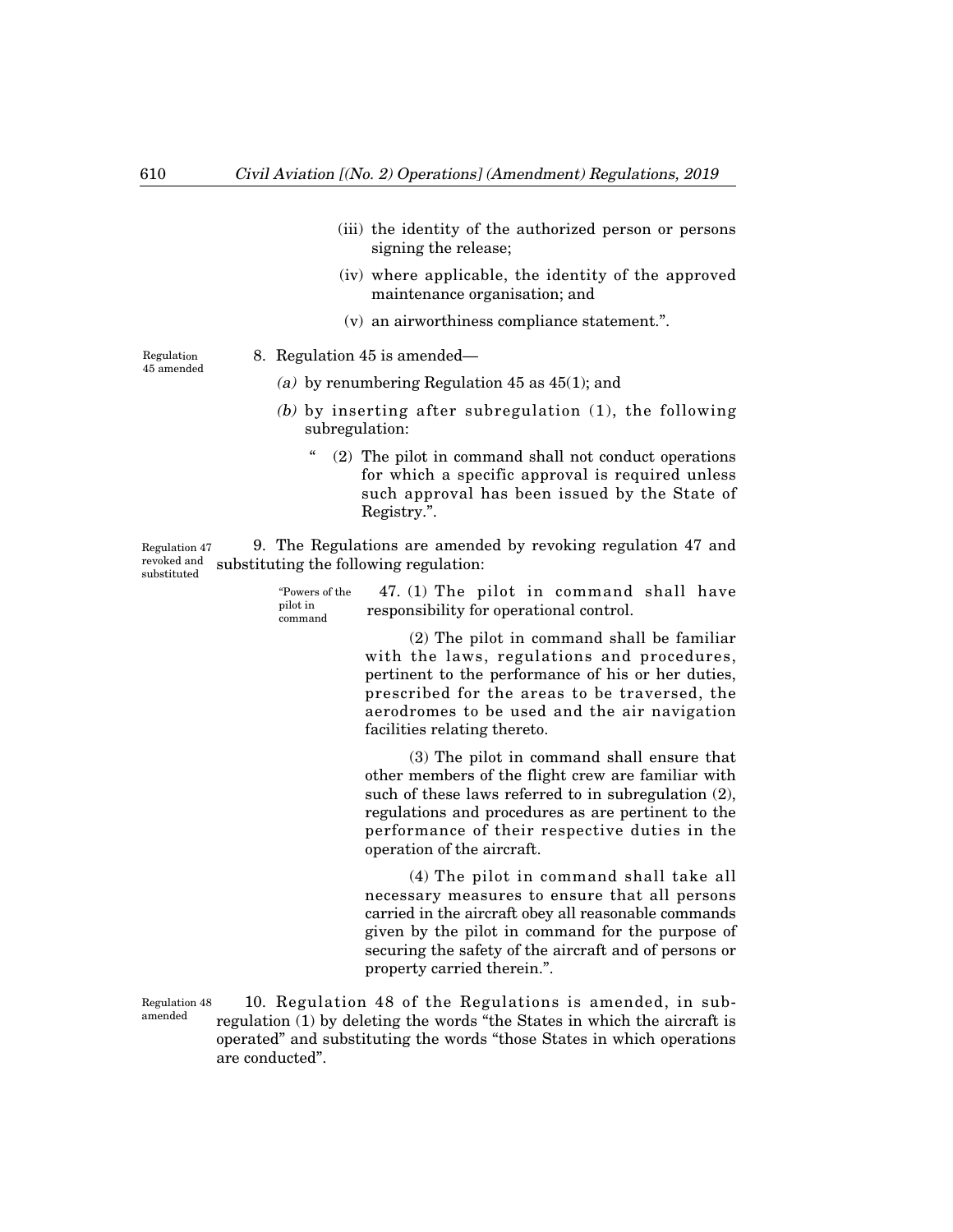11. Regulation 61 of the Regulations is amended–

# (a) in subregulation  $(3)$ , by inserting after the word "emergency" the words "in accordance with the standards set out under Schedule 12"; and

(b) by inserting after subregulation (3), the following subregulation:

" (4) A pilot in command shall advise ATC of any minimum fuel state that may result in landing with less than the planned final reserve fuel in accordance with the standards set out under Schedule 12.".

12. The Regulations are amended, by inserting after regulation 74, Regulation the following regulation: 74A inserted

> 74A. A pilot in command shall report the runway braking action special air-report (AIREP) when the runway braking action encountered is not as good as reported."

13. Regulation 75 of the Regulations is amended by inserting after Regulation 75 subregulation (3), the following subregulation: amended

(4) In the event the aeroplane becomes involved in an accident or incident, the operator shall ensure, to the extent possible, the preservation of all related flight recorder records and, if necessary, the associated flight recorders, and their retention in safe custody pending their disposition.".

14. Regulation 85 of the Regulations is amended, by revoking Regulation 85 subregulation (1) and substituting the following subregulation: amended

> $(1)$  The operator shall ensure that a flight will not be commenced unless it has been ascertained, by every reasonable means available, that the ground and/or water areas, aerodrome and communication facilities and navigational aids, available and directly required on such flight for the safe operation of the aircraft and the protection of the passengers, are adequate for the type of operation under which the flight is to be conducted and are adequately operated for this purpose.".

15. Regulation 88 of the Regulations is amended–

Regulation 88 amended

- (a) in subregulation  $(1)$ 
	- (i) in the chapeau, by deleting the words "aerodrome of intended landing" and substituting the words "destination aerodrome, heliport or landing location"; and

Regulation 61 amended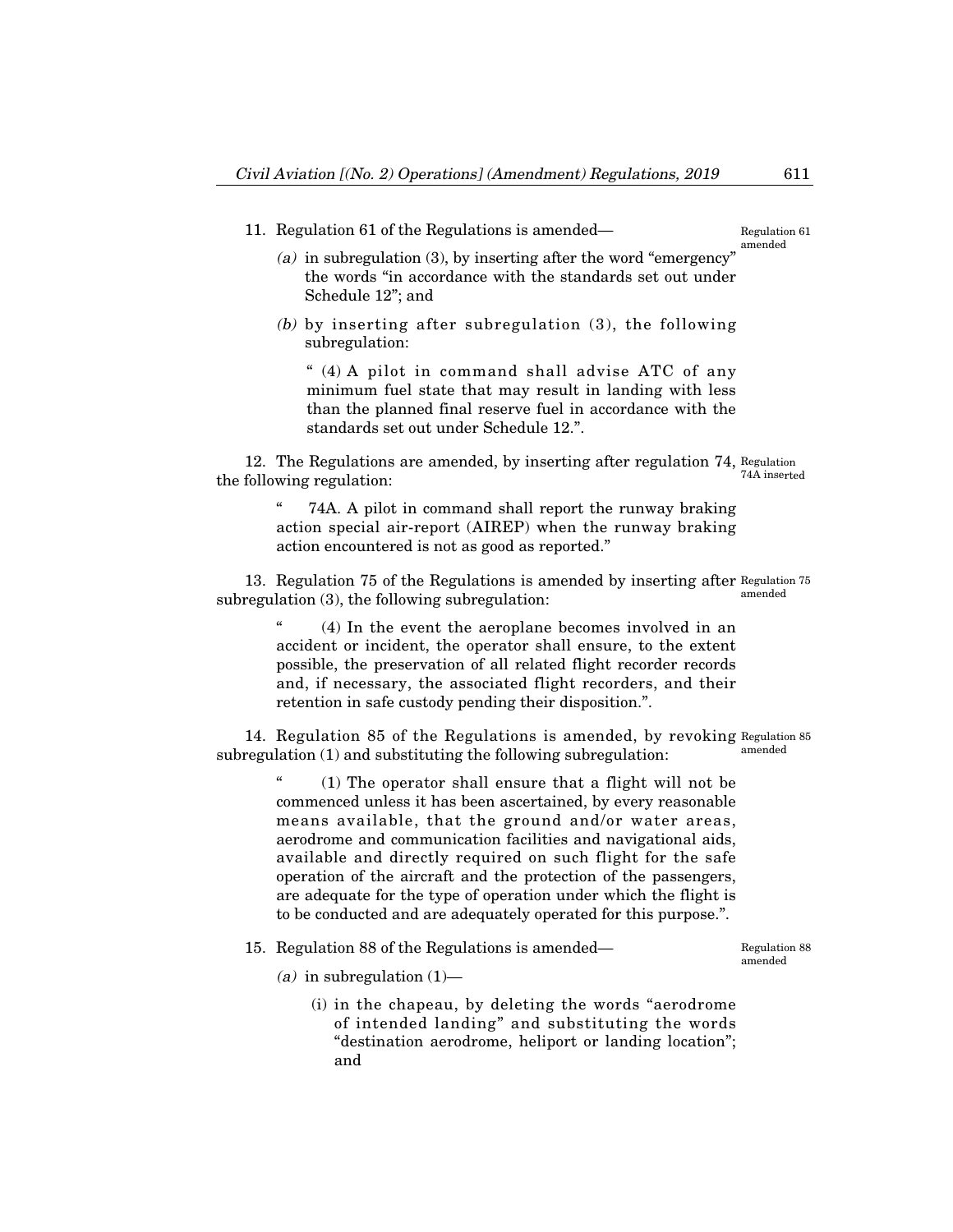- (ii) in paragraph  $(b)$ , by inserting after the word "aerodrome" the words ", heliport or landing location."; and
- (b) by inserting after subregulation (2) the following subregulation:

" (3) To ensure that an adequate margin of safety is observed in determining whether or not an approach and landing can be safely carried out at each alternate aerodrome, heliport or landing location, the operator shall specify appropriate incremental values for height of cloud base and visibility, acceptable to the Authority, to be added to the operator's established aerodrome, heliport or landing location operating minima.".

- Regulation 89 amended
- 16. Regulation 89 of the Regulations is amended–
	- (a) in subregulation  $(1)(c)$ , by deleting the words "suitable" and "aerodrome"; and
	- (b) by inserting after subregulation (3), the following subregulation:

" (4) For the requirements set out in subregulation  $(1)(c)$ where a heliport is selected as a destination alternate, the available information shall indicate that, at the estimated time of use, the conditions will be at or above the heliport operating minima for that operation.".

17. Regulation 91 of the Regulations is amended by inserting after subregulation (2), the following subregulation: Regulation 91 amended

> " (3) Where an offshore alternate heliport is specified, it shall be specified subject to–

- (a) the offshore alternate heliport shall be used only after a point of no return (PNR) and prior to a PNR, onshore alternate heliports shall be used;
- (b) mechanical reliability of critical control systems and critical components shall be considered and taken into account when determining the suitability of the alternate heliport(s);
- (c) one engine inoperative performance capability shall be attainable prior to arrival at the alternate heliport;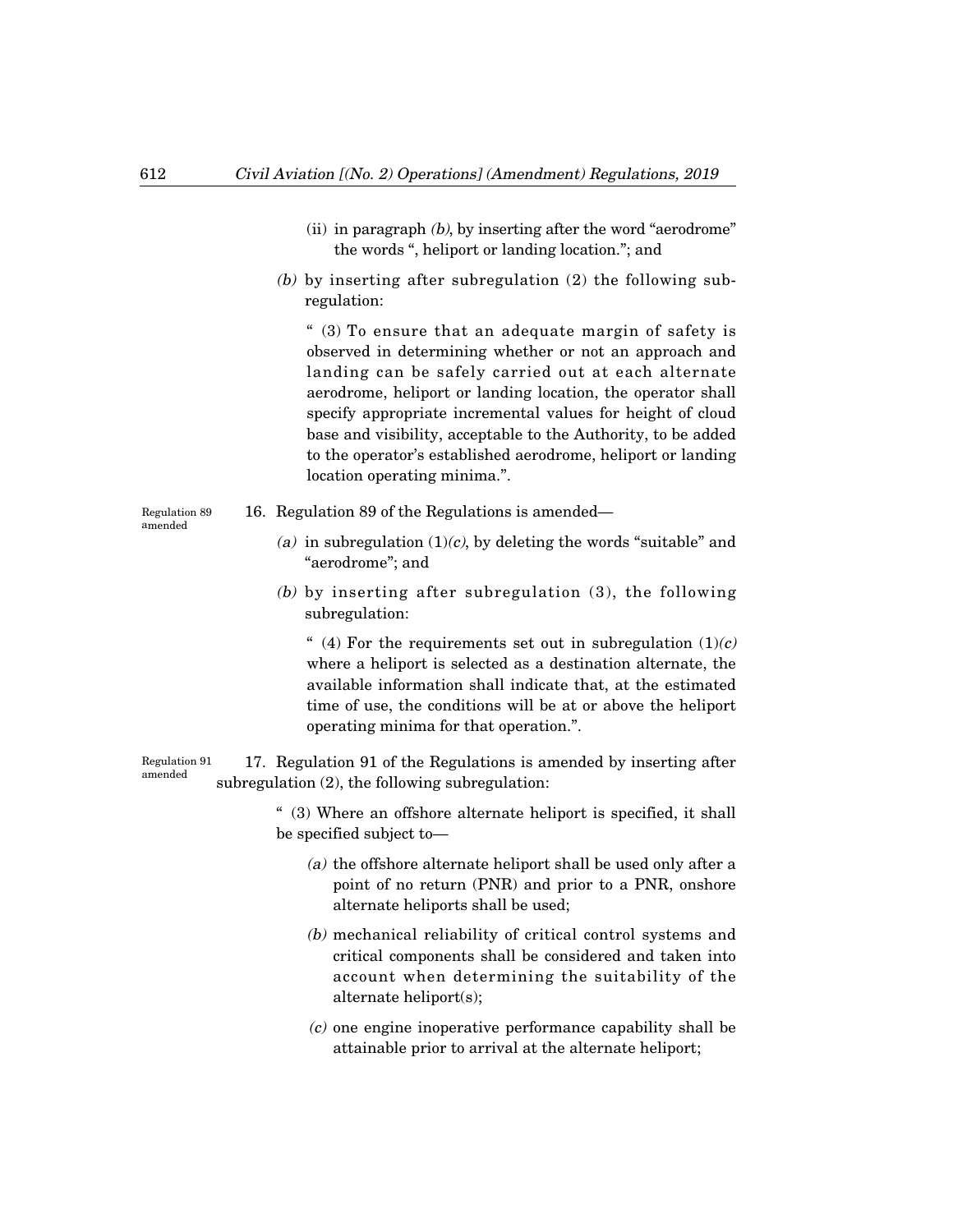- (d) to the extent possible, deck availability shall be guaranteed; and
- (e) weather information shall be reliable and accurate.".
- 18. Regulation 96 of the Regulations is amended–

Regulation 96 amended

- (a) in subregulation  $(4A)$  by-
	- (i) deleting the word "suitable"; and
	- (ii) inserting after the word "alternate", the words "heliport or landing location"; and
- (b) by inserting after subregulation (8), the following subregulation:

" (9) The use of fuel after flight commencement for purposes other than originally intended during pre-flight planning shall require a re-analysis and, if applicable, adjustment of the planned operation.".

19. Regulation 98 of the Regulations is amended in sub-Regulation 98 regulation  $(1)$  amended

- (a) by deleting paragraph  $(b)$  and substituting the following paragraph:
	- " $(b)$  fly from that aerodrome, heliport or landing location to and execute an approach, and a missed approach, at the alternate aerodrome, heliport or landing location to which the flight is planned, where required, and thereafter; and"; and
- (b) in subparagraph  $(c)(ii)$ , by inserting after the word "aerodrome", the words "heliport or landing location,".

20. Regulation 106 of the Regulations is amended by inserting Regulation after subregulation (1), the following subregulation: 106 amended

> $(1)$  In applying the standards of aircraft performance, an operator shall take into account all factors that significantly affect the performance of the aircraft, including but not limited to: the mass of the aircraft, the operating procedures, the pressure-altitude appropriate to the elevation of the aerodrome, the runway slope, the ambient temperature, the wind and surface conditions of the runway at the expected time of use, i.e. presence of water, snow, slush and/or ice and such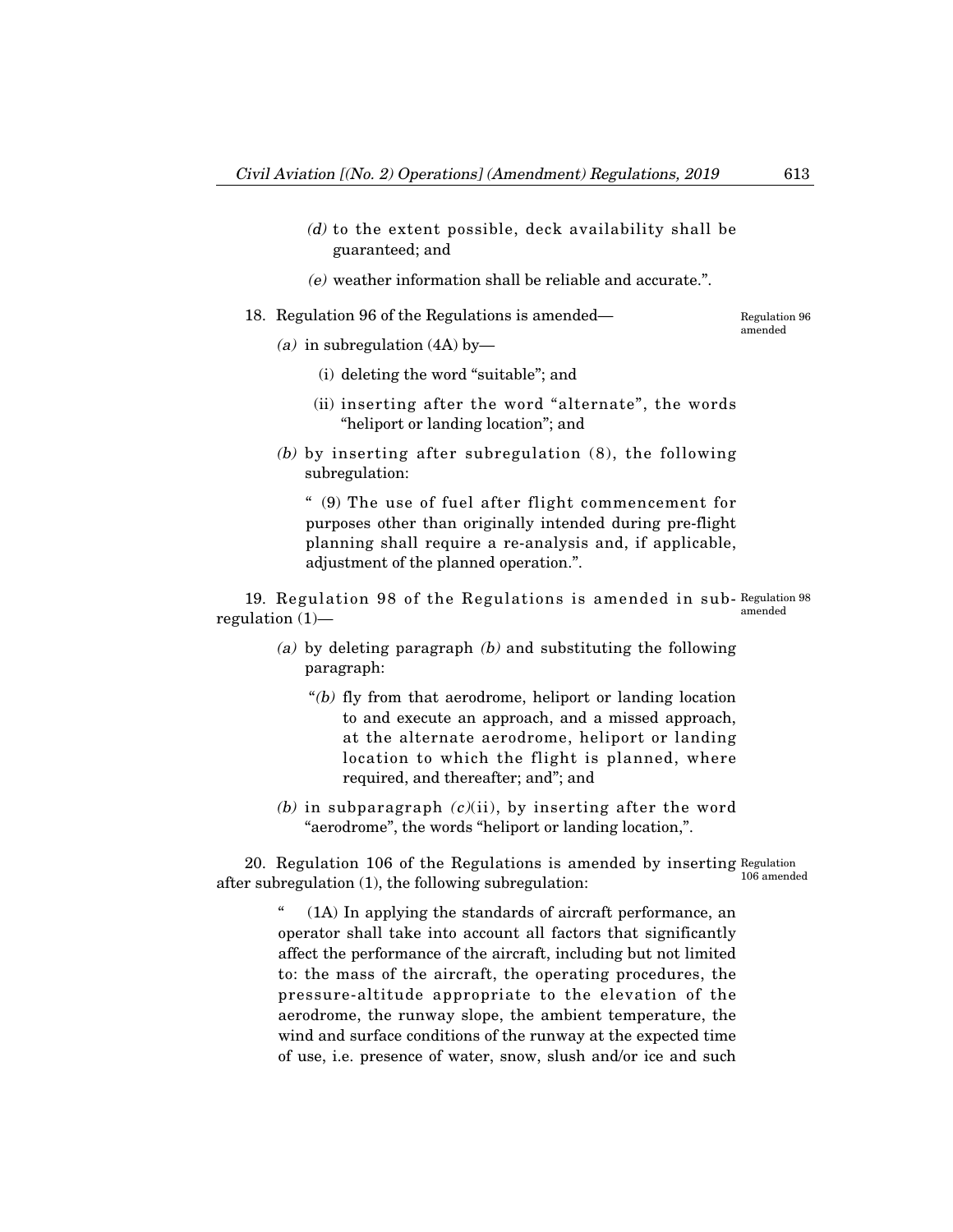factors shall be taken into account directly as operational parameters or indirectly by means of allowances or margins, which may be provided in the scheduling of performance data or in the comprehensive and detailed code of performance in accordance with which the aircraft is being operated.".

21. Regulation 118 of the Regulations is amended by inserting after subregulation (1), the following subregulations: Regulation 118 amended

> $(1)(A)$  An approach to land shall not be continued below three hundred metres (one thousand feet) above aerodrome elevation unless the pilot in command is satisfied that, with the runway surface condition information available, the aeroplane performance information indicates that a safe landing can be made.

> (1)(B) A pilot in command shall ensure that, at the aerodrome of intended landing and at any alternate aerodrome, after clearing all obstacles in the approach path by a safe margin, the aeroplane shall be able to land, with assurance that it can stop within the landing distance available given that allowances shall be made for expected variations in the approach and landing techniques, if such allowance has not been made in the scheduling of performance data.".

22. The Regulations are amended by inserting after regulation 151,  $^{151A\text{ inserted}}$  the following regulation: Regulation

### "ADHERENCE TO FLIGHT PLAN

151A. A pilot in command shall adhere to the current flight plan or the applicable portion of a current flight plan for a controlled flight unless a request for a change has been made and clearance obtained from the appropriate Air Traffic Services Unit or unless an emergency situation arises which necessitates immediate action by the pilot in command, in which event, as soon as circumstances permit, after such emergency authority is exercised, the appropriate Air Traffic Services Unit shall be notified of the action taken and that this action has been taken under emergency authority.". Adherence to flight plan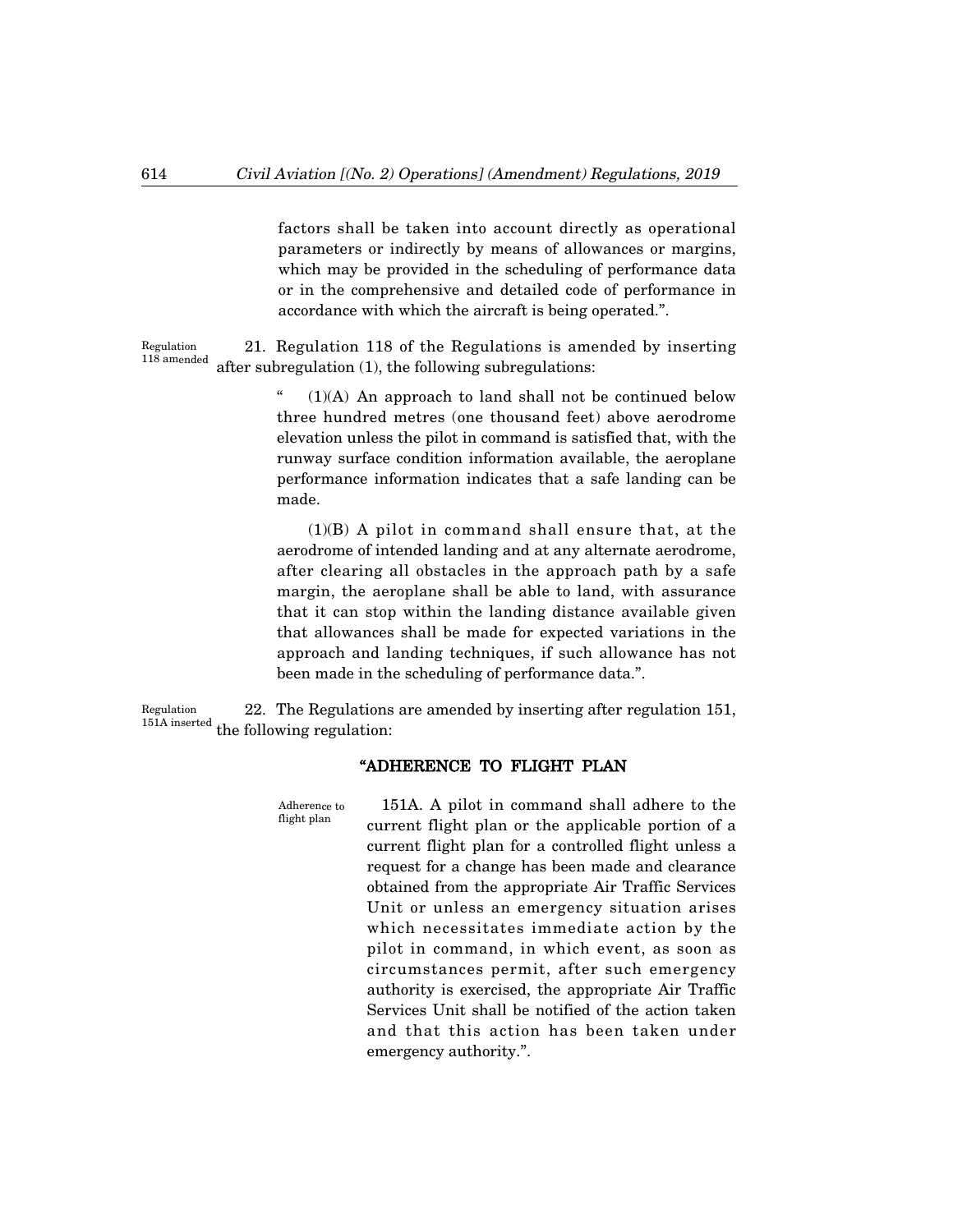23. Regulation 153 of the Regulations is amended in sub-Regulation regulation (4) by deleting the words "Where an Automatic Dependent <sup>153 amended</sup> Surveillance agreement is in place," and substituting the words "Where ADS-C services are provided and ADS-C is activated,".

24. The Regulations are amended, by revoking regulation 154 and Regulation substituting the following regulation: 154 amended

# "DEVIATIONS FROM THE CURRENT FLIGHT PLAN

154. In the event that a controlled flight deviates from its current flight plan, the pilot in command shall– Deviation from current flight plan

- (a) where the aircraft is off track, adjust the heading of the aircraft to regain track as soon as practicable;
- (b) where the sustained Mach number/ true airspeed at cruising level varies by plus or minus Mach 0.02 or more, or plus or minus 19km/h (10kt) true airspeed or more from the current flight plan, inform the appropriate Air Traffic Services Unit; or
- (c) except where ADS-C is activated and serviceable in airspace where ADS-C services are provided, where the time estimate for the next applicable reporting point, flight information region boundary or destination aerodrome, whichever comes first, changes in excess–
	- (i) of two minutes from that previously notified to Air Traffic Services Unit; or
	- (ii) such other period of time as is prescribed by the appropriate Air Traffic Control Authority or on the basis of regional air navigation agreements,

notify, as soon as possible, the appropriate Air Traffic Services Unit.".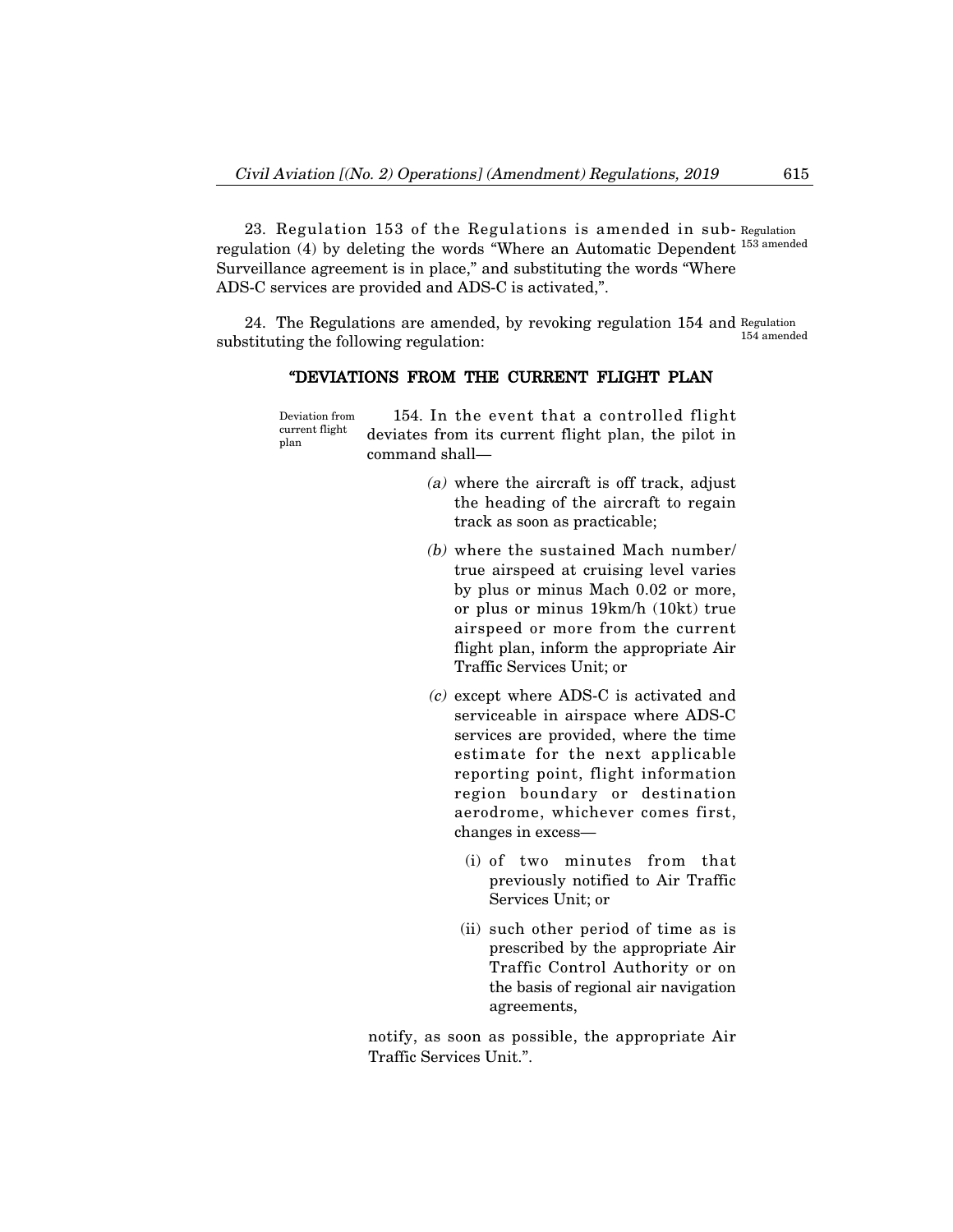Regulation 155 amended 25. Regulation 155 of the Regulations is amended–

- (a) by deleting the words "Intended Changes" in the title of Regulation 155, and substituting the words "Change Requests".
- (b) by revoking paragraph (b), and substituting the following paragraphs:
	- $f(b)$  in respect of a change in cruising level, the requested new cruising level and cruising Mach number/true airspeed at this level and revised time estimates, when applicable, at subsequent reporting points or flight information region boundaries;
	- (ba) in respect of a change in Mach number/true airspeed, the requested Mach number/true airspeed;"

26. The Regulations are amended by inserting after regulation <sup>160B inserted</sup> 160A, the following regulation: Regulation

distress

# "LOCATION OF AEROPLANE IN DISTRESS

160B. (1) An operator of an aeroplane of a maximum certificated take-off mass of over twenty seven thousand kilogrammes for which the individual certificate of airworthiness is first issued after 31st December 2020, shall ensure such aeroplane autonomously transmit information from which a position can be determined by the operator at least once every minute, when in distress, in accordance with the standards set out under Schedule 7A and ICAO Annex 6 Part I, Appendix 9. Locating aeroplane in

> (2) The operator shall make position information of a flight in distress available to the Authority and other appropriate organisations, as established for performing search and rescue operations.".

27. The Regulations are amended by revoking regulation 180 and substituting the following regulation: Regulation 180 amended

> 180. A pilot shall not continue an Instrument Flight Rules flight toward an aerodrome or heliport of intended landing unless the latest available information, meteorological or otherwise, "Continuation of Instrument Flight Rules flight toward a destination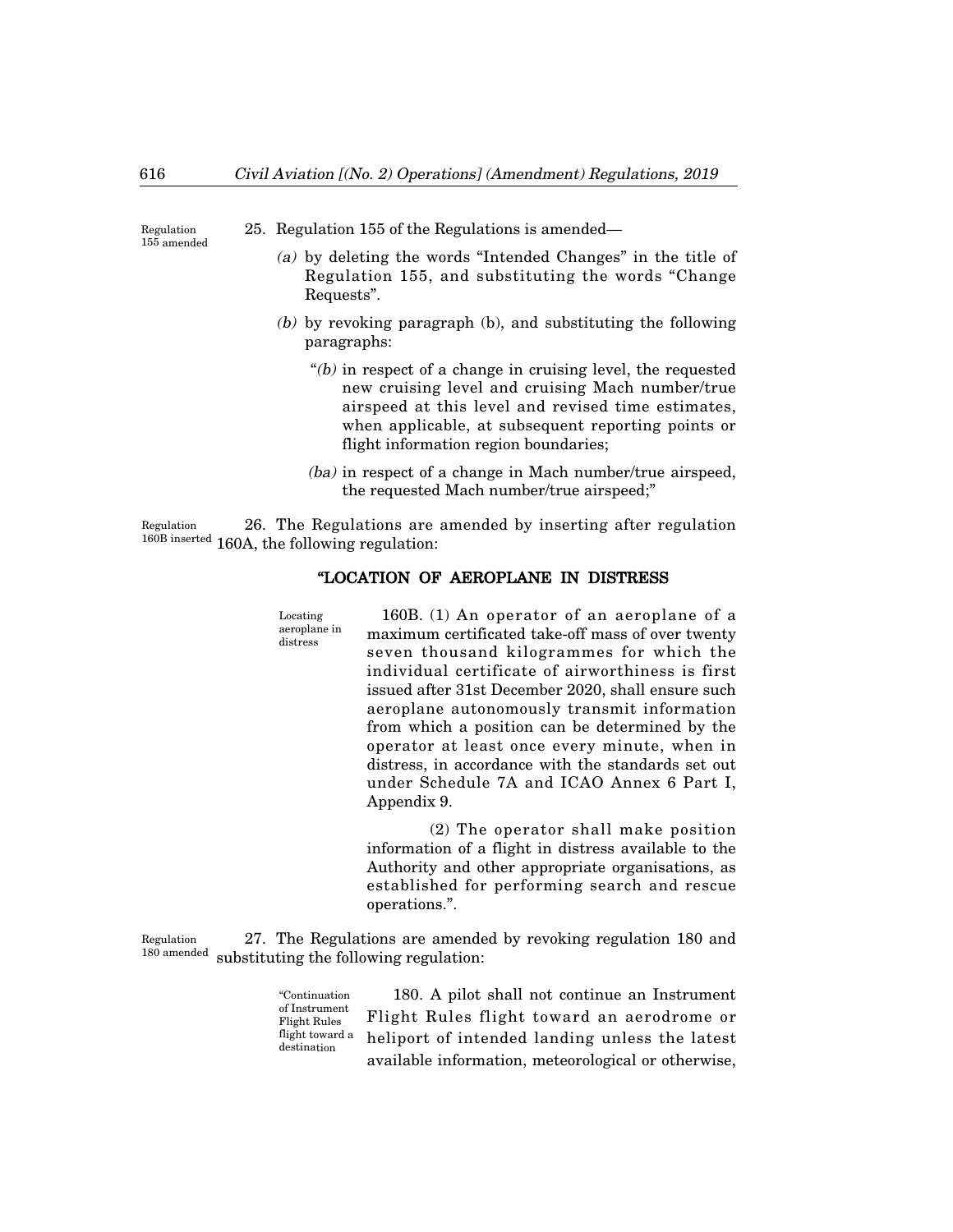indicates that the conditions at that aerodrome or heliport, or at least one destination alternate aerodrome, heliport or landing location will, at the expected time of arrival, be at or above the specified or required instrument approach minima.".

28. Regulation 183 of the Regulations is amended in sub-Regulation regulation (1) by inserting after the word "aerodrome," the words  $^{183\text{ amended}}$ "heliport or landing location,".

29. Regulation 193 of the Regulations is amended by–

Regulation 193 amended

- (a) renumbering regulation 193 as subregulation 193(1); and
- (b) inserting after subregulation (1), as renumbered, the following subregulation:

" (2) For commercial air transport operations, the operator shall ensure that in an emergency during flight passengers are instructed in such emergency as may be appropriate to the circumstances.".

30. Regulation 256 of the Regulations is amended–

Regulation 256 amended

- (a) in subregulation  $(5)$ , by-
	- (i) inserting after the words "on a route", the words "or within an area specified by the operator and approved by the Authority"; and
	- (ii) deleting the words "crew compartment" and substituting with word "deck"; and
- (b) by inserting after subregulation (7), the following subregulations:

" (8) The national air operator shall not continue to utilize a pilot as a pilot in command of an helicopter on an operation in an area specified by the national air operator and approved by the Authority unless, within the preceding twelve months, the pilot has made at least one representative flight as a pilot member of the flight crew, or as a check pilot, or as an observer on the flight deck.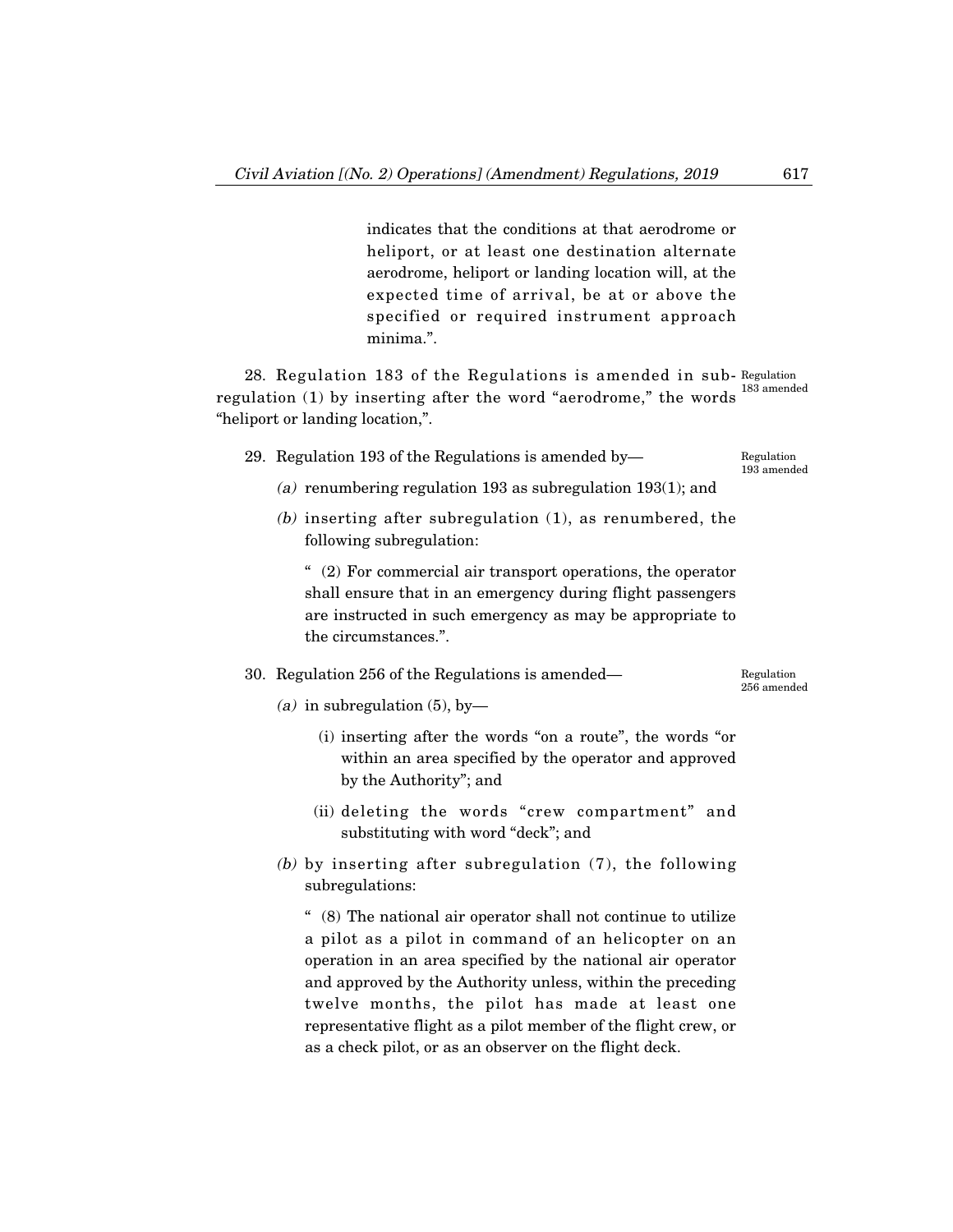(9) Where, in the event that more than twelve months have elapsed where a pilot has not made such a representative flight under subregulation (8), that pilot must requalify in accordance with this regulation, prior to again serving as a pilot in command on that operation.".

31. Regulation 276 of the Regulations is amended in subregulation (2) by deleting the definition of "fatigue" and substituting the following definition: Regulation 276 amended

> " "fatigue" means a physiological state of reduced mental or physical performance capability resulting from sleep loss, extended wakefulness, circadian phase, or workload (mental or physical activity) that can impair a person's alertness and ability to perform safety-related operational duties;"

32. The Regulations is amended by inserting after Regulation 290, the following regulation: Regulation 290A inserted

# "FATIGUE RISK MANAGEMENT SYSTEM (FRMS)

290A. (1) A national air operator shall implement a Fatigue Risk Management System to manage fatigue-related safety risks which, for a minimum, shall– Implementation of a Fatigue Risk Management System

- (a) incorporate scientific principles and knowledge within the FRMS;
- (b) identify fatigue-related safety hazards and the resulting risks on an ongoing basis;
- (c) ensure that remedial actions, necessary to effectively mitigate the risks associated with the hazards, are implemented promptly;
- (d) provide for continuous monitoring and regular assessment of the mitigation of fatigue risks achieved by such actions;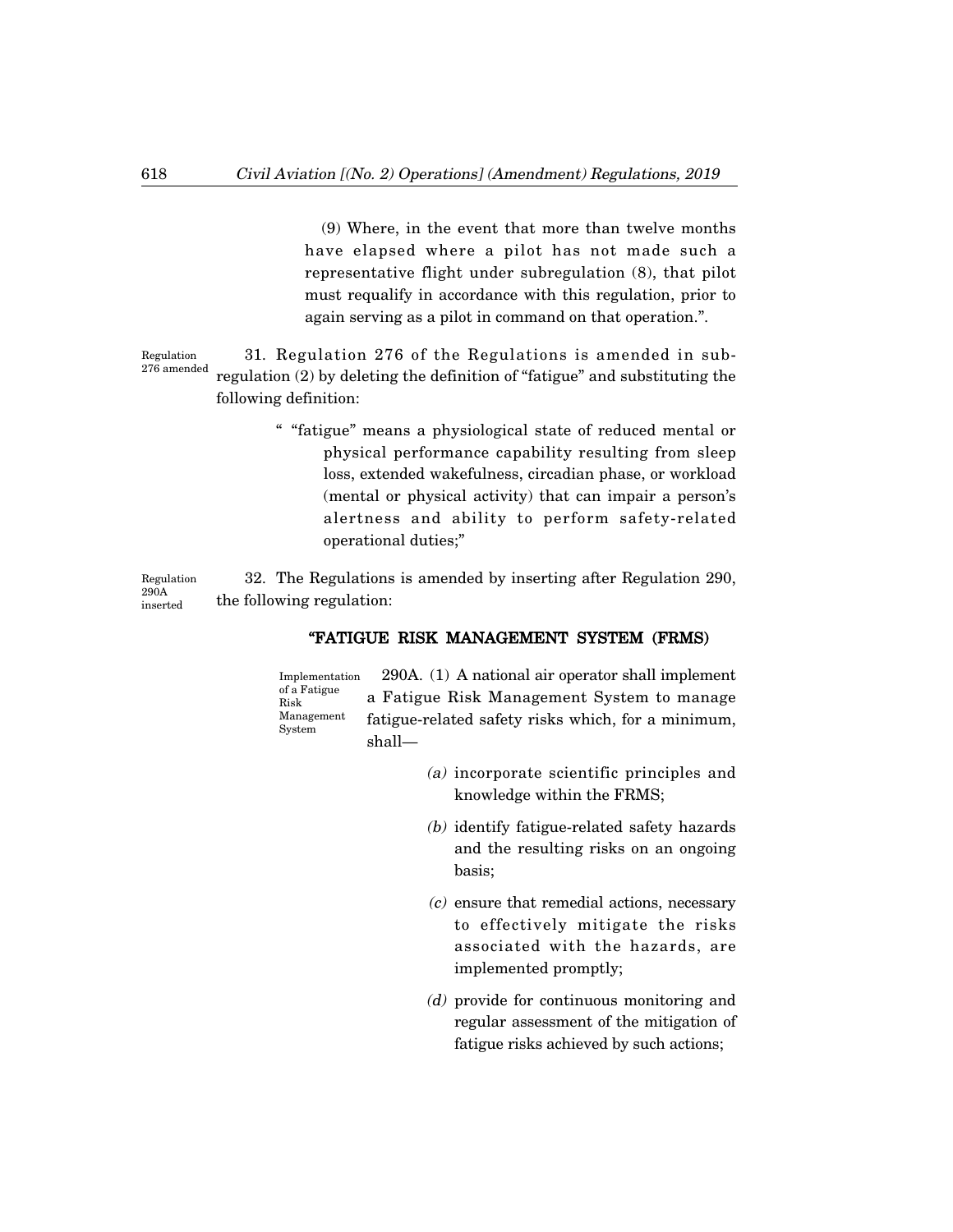- (e) provide for continuous improvement to the overall performance of the FRMS; and
- (f) be in a manner set out in Schedule 10A, as applicable to all operations.

(2) A national air operator shall establish maximum values for flight times and/or flight duty periods(s) and duty period(s), and minimum values for rest periods. These values shall be based on scientific principles and knowledge, subject to safety assurances processes acceptable to the Authority.

(3) The Director-General shall recommend that the Authority–

- (a) approve the FRMS submitted by national air operators;
- (b) mandate a decrease in maximum values and an increase in minimum values, in the event that the FRMS data indicates that these values are too high or too low, respectively; and
- $(c)$  approve any increase in maximum values or decrease in minimum values, only after evaluating the submitted justification for such changes, based on accumulated FRMS experience and fatigue-related data.

(4) A national air operator may integrate its FRMS with its Safety Management System (SMS).".

33. Regulation 294 of the Regulations is amended, in sub-Regulation regulation  $(2)$  by  $-$ 294

amended

- (a) deleting the word "and" at the end of paragraph  $(c)$ ;
- (b) inserting the word "and" at the end of paragraph  $(d)$ ; and
- $(c)$  inserting after paragraph  $(d)$ , the following paragraph:
	- " $(e)$  notify the appropriate air traffic services unit when the position of the aircraft cannot be determined by an aircraft tracking capability, and attempts to establish communications are unsuccessful.".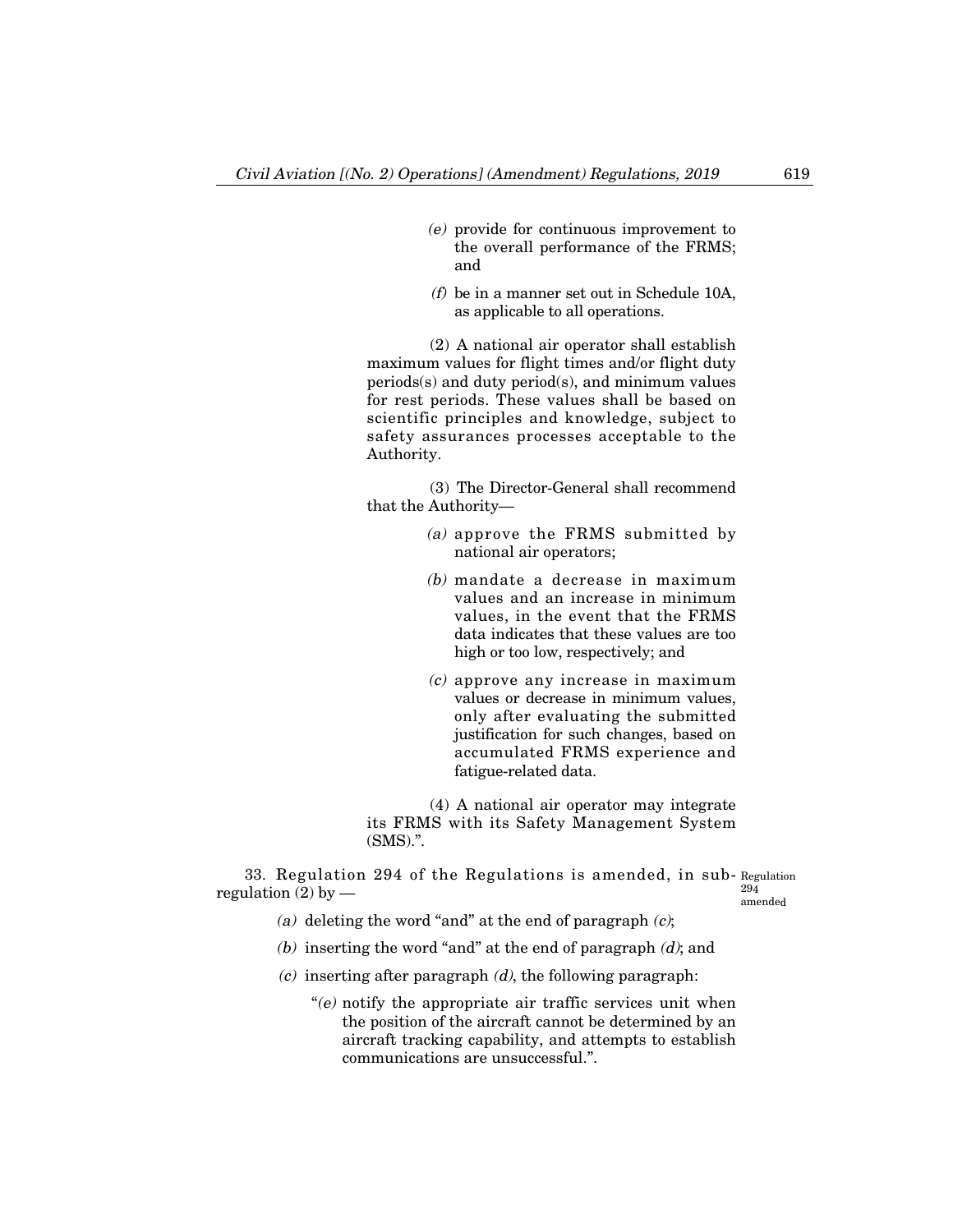34. The Regulations are amended by inserting after Schedule 7, the following Schedule: Schedule 7A inserted

"SCHEDULE 7A

[Regulation 160(B)]

LOCATION OF AEROPLANE IN DISTRESS

### 1. PURPOSE AND SCOPE

Location of an aeroplane in distress aims at establishing, to a reasonable extent, the location of an accident site within a 6NM radius.

### 2. OPERATION

- a. An aeroplane in distress shall automatically activate the transmission of information from which its position can be determined by the operator and the position information shall contain a time stamp. It shall also be possible for this transmission to be activated manually. The system used for the autonomous transmission of position information shall be capable of transmitting that information in the event of aircraft electrical power loss, at least for the expected duration of the entire flight.
- b. An aircraft is in distress condition when it is in a state that, if the aircraft behavior is left uncorrected, can result in an accident. This will provide a high probability of locating an accident site to within a 6 NM radius. The operator shall be alerted when an aircraft is in a distress condition with an acceptable low rate of false alerts. In case of a triggered transmission system, initial transmission of position information shall commence immediately or no later than five seconds after the detection of the activation event.

Note 1.–Aircraft behaviour events can include, but are not limited to, unusual attitudes, unusual speed conditions, collision with terrain and total loss of thrust/propulsion on all engines and ground proximity warnings.

Note 2.–A distress alert can be triggered using criteria that may vary as a result of aircraft position and phase of flight. Further guidance regarding in-flight event detection and triggering criteria may be found in the EUROCAE ED—237, Minimum Aviation System Performance Specification (MASPS) for Criteria to Detect In-Flight Aircraft Distress Events to Trigger Transmission of Flight Information.

c. When an aircraft operator or an air traffic service unit (ATSU) has reason to believe that an aircraft is in distress, coordination shall be established between the ASTU and the aircraft operator.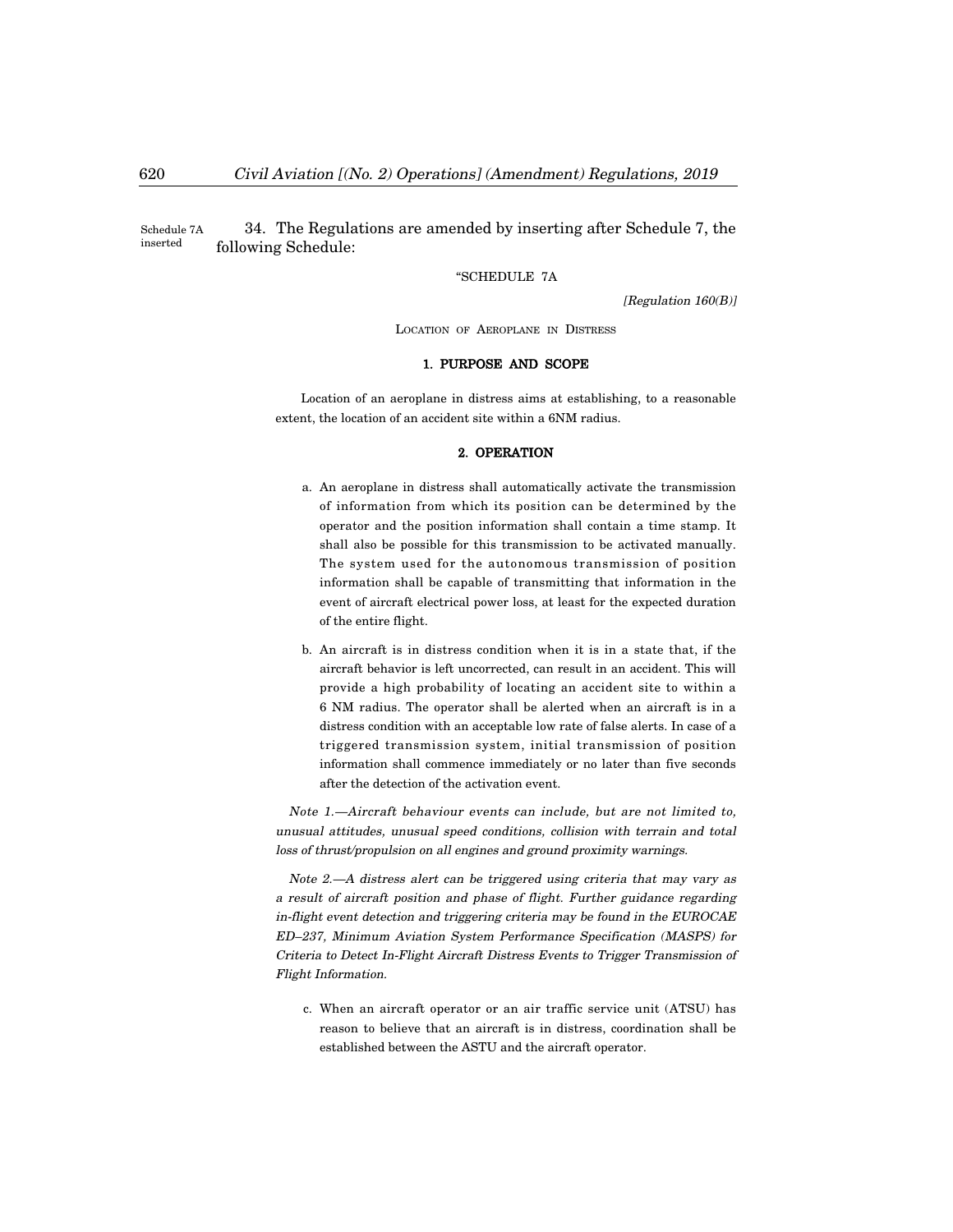- d. The State of the Operator shall identify the organisations that will require the position information of an aircraft in an emergency phase. These shall include, as a minimum–
	- (a) air traffic service unit(s) (ATSU); and
	- (b) SAR rescue coordination centre(s) (RCC) and sub-centres.

Note 1.–Refer to ICAO Annex 11 for emergency phase criteria.

Note 2.–Refer to ICAO Annex 12 for required notifications in the event of an emergency phase.

- e. When autonomous transmission of position information has been activated, it shall only be able to be deactivated using the same mechanism that activated it.
- f. The accuracy of position information shall, as a minimum, meet the position accuracy requirements established for ELTs.".
- 35. The Regulations are amended in Schedule 9, Part Q–

Schedule 9 Part Q

- (a) in paragraph  $1(f)$ , by deleting the word "aeroplane" and amended substituting the word "aircraft";
- (b) in clause 2, by deleting the word "aeroplane" and substituting the word "aircraft"; and
- (c) in clause 3, by deleting the word "aeroplane" and substituting the word "aircraft".

36. The Regulations are amended by inserting after Schedule 10, Schedule 10A the following schedule: inserted

"SCHEDULE 10A

[Regulation 290(A)]

FATIGUE RISK MANAGEMENT SYSTEM REQUIREMENTS

Guidance on the development and implementation of FRMS is contained in the Manual for the Oversight of Fatigue Management Approaches (Doc 9966).

A Fatigue Risk Management System (FRMS) shall contain as a minimum–

## 1. FRMS POLICY AND DOCUMENTATION

### 1.1 FRMS Policy

- 1.1.1 The operator shall define its FRMS policy, with all elements of the FRMS clearly identified.
- 1.1.2 The policy shall require the scope of FRMS operations be clearly defined in the operations manual.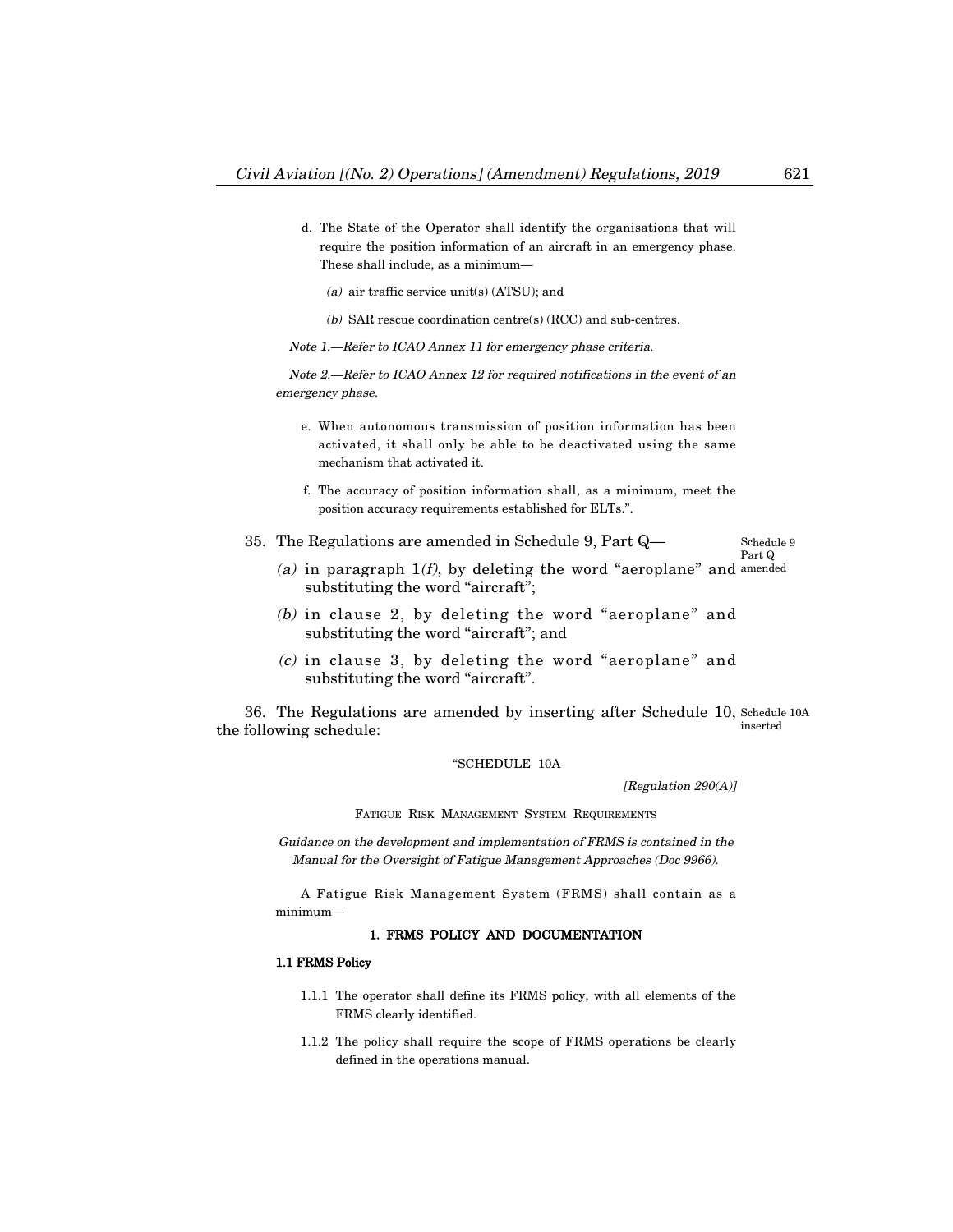- 1.1.3 The policy shall–
	- (a) reflect the shared responsibility of management, flight and cabin crews, and other involved personnel;
	- (b) clearly state the safety objectives of the FRMS;
	- $(c)$  be signed by accountable executive of the organisation;
	- (d) be communicated, with visible endorsement, to all the relevant areas and levels of the organisation;
	- (e) declare management's commitment to effective safety reporting;
	- (f) declare management's commitment to the provision of adequate resources for the FRMS;
	- $(g)$  declare management's commitment to the continuous improvement of the FRMS;
	- (h) require that clear lines of accountability for management, flight and cabin crews, and all other involved personnel are identified; and
	- (i) require periodic reviews to ensure that it remains relevant and appropriate.

Note: Effective safety reporting is described in the Safety Management Manual (SMM) (Doc 9859).

## 1.2 FRMS Documentation

The operator shall develop and keep current FRMS documentation that describes and records–

- (a) FRMS policy and objectives;
- (b) FRMS processes and procedures;
- (c) accountabilities, responsibilities and authorities for these processes and procedures;
- (d) mechanisms for ongoing involvement of management, flight and cabin crew members, and all other involved personnel;
- (e) FRMS training programmes, training requirements and attendance records;
- (f) Scheduled and actual flight times, duty periods and rest periods with significant deviations and reasons for deviations noted; and
- (g) FRMS outputs including findings from collected data, recommendations, and actions taken.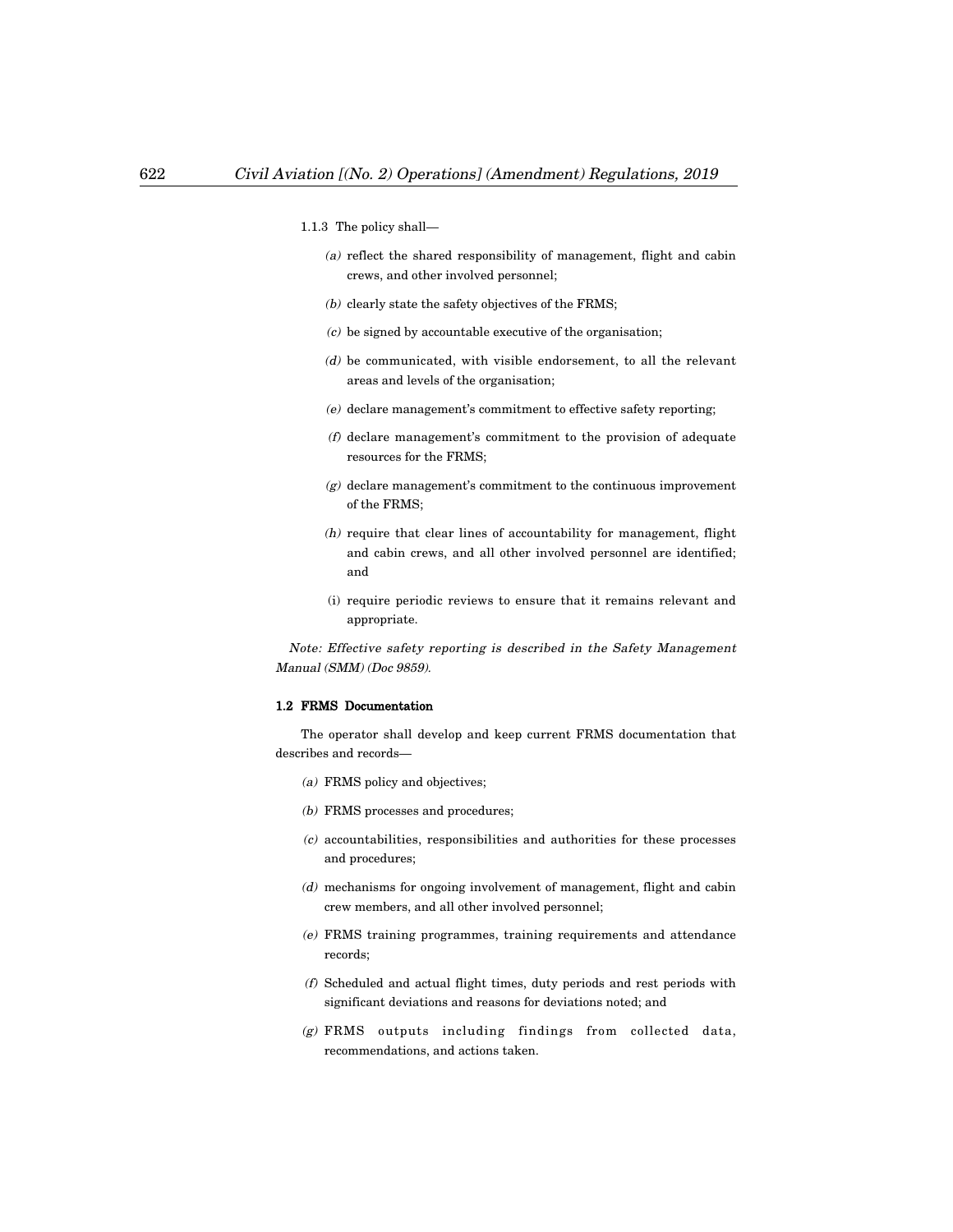#### 2. FATIGUE RISK MANAGEMENT PROCESSES

#### 2.1 Identification of Hazards

The operator shall develop and maintain three fundamental and documented processes for fatigue hazard identification–

#### 2.1.1 Predictive

The predictive process shall identify fatigue hazards by examining crew scheduling and taking into account factors known to affect sleep and fatigue and their effects on performance. Methods of examination may include but are not limited to–

- (a) operator or industry operational experience and data collected on similar types of operations;
- (b) evidence-based scheduling practices; and
- (c) bio-mathematical models.

### 2.1.2 Proactive

The proactive process shall identify fatigue hazards within current flight operations. Methods of examination may include but are not limited to–

- (a) self-reporting of fatigue risks;
- (b) crew fatigue surveys;
- (c) relevant flight and cabin crew performance data;
- (d) available safety databases and scientific studies; and
- (e) analysis of planned versus actual time worked.

#### 2.1.3 Reactive

The reactive process shall identify the contribution of fatigue hazards to reports and events associated with potential negative safety consequences in order to determine how the impact of fatigue could have been minimized. At a minimum, the process may be triggered by any of the following:

- (a) fatigue reports;
- (b) confidential reports;
- (c) audit reports;
- (d) incidents; and
- (e) flight data analysis events.

#### 2.2 Risk Assessment

2.2.1 The operator shall develop and implement risk assessment procedures that determine the probability and potential severity of fatigue-related events and identify when the risks require mitigation.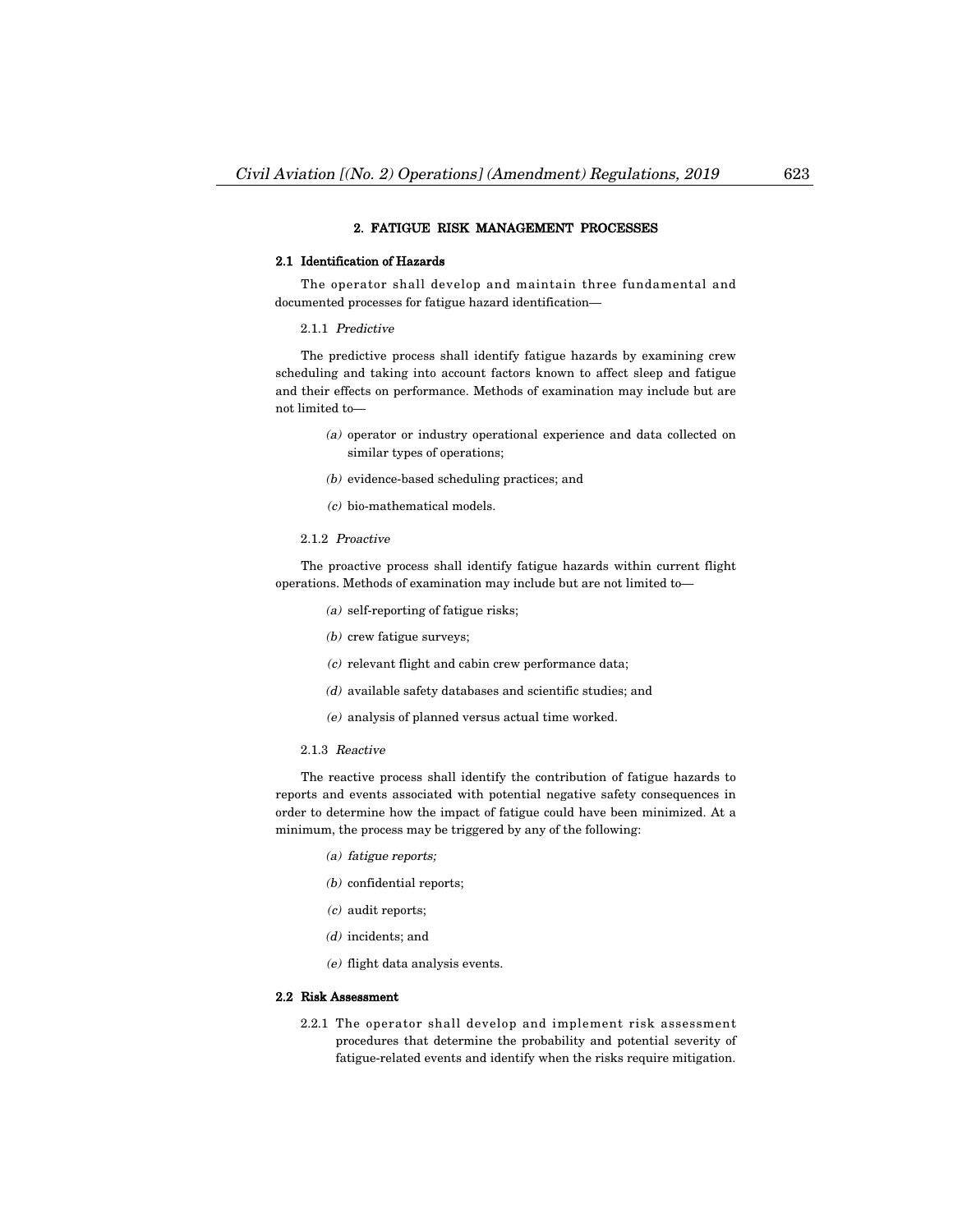- 2.2.2 The risk assessment procedures shall review identified hazards and link them to–
	- (a) operational processes;
	- (b) their probability;
	- (c) possible consequences; and
	- $(d)$  the effectiveness of existing safety barriers and controls.

#### 2.3 Risk Mitigation

The operator shall develop and implement risk mitigation procedures that–

- (a) select the appropriate mitigation strategies;
- (b) implement the mitigation strategies; and
- (c) monitor the strategies' implementation and effectiveness.

# 3. FRMS SAFETY ASSURANCE PROCESSES

The operator shall develop and maintain FRMS safety assurance processes to–

- (a) provide for continuous FRMS performance monitoring, analysis of trends, and measurement to validate the effectiveness of the fatigue safety risk controls. The sources of data may include, but are not limited to–
	- (1) hazard reporting and investigations;
	- (2) audits and surveys; and
	- (3) reviews and fatigue studies;
- (b) provide a formal process for the management of change which shall include, but is not limited to–
	- (1) identification of changes in the operational environment that may affect FRMS;
	- (2) identification of changes within the organisation that may affect FRMS; and
	- (3) consideration of available tools which could be used to maintain or improve FRMS performance prior to implementing changes; and
- (c) provide for the continuous improvement of the FRMS. This shall include, but is not limited to–
	- (1) the elimination and/or modification of risk controls that have had unintended consequences or that are no longer needed due to changes in the operational or organisational environment;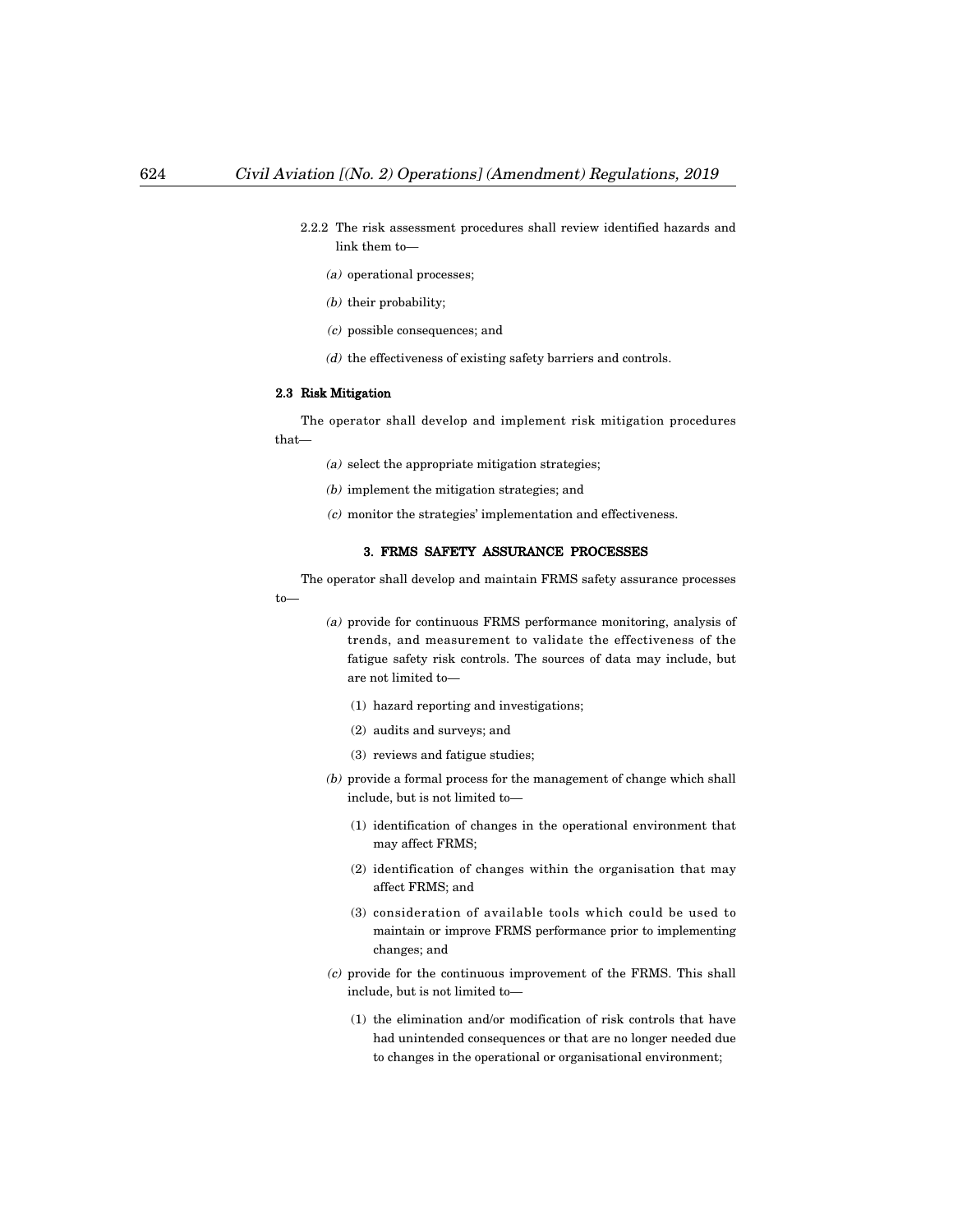- (2) routine evaluation of facilities, equipment, documentation and procedures; and
- (3) the determination of the need to introduce new processes and procedures to mitigate emerging fatigue-related risks.

## 4. FRMS PROMOTION PROCESSES

FRMS promotion processes support the ongoing development of the FRMS, the continuous improvement of its overall performance, and attainment of optimum safety levels. The following shall be established and implemented by the operator as part of its FRMS:

- (a) training programmes to ensure competency commensurate with the roles and responsibilities of management, flight and cabin crew, and all other involved personnel under the planned FRMS; and
- $(b)$  an effective FRMS communication plan that-
	- (i) explains FRMS policies, procedures and responsibilities to all relevant stakeholders; and
	- (ii) describes communication channels used to gather and disseminate FRMS-related information.".
- 37. The Regulations are amended, in Schedule 12 –

Schedule 12 amended

- (a) in Regulation 12, by-
	- (i) deleting the title "Regulation 12" and substituting the new title "Regulation 11B"; and
	- (ii) deleting the words "regulation 12" in the chapeau and substituting the words "regulation 11B";
- (b) in Regulation 13, by-
	- (i) deleting the title "Regulation 13" and substituting the new title "Regulation 11D";
	- (ii) deleting the words "regulation 13" in the chapeau and substituting the words "regulation 11D";
- $(c)$  by inserting after paragraph  $(b)$  of newly titled Regulation 11D, the following new paragraph  $(c)$  as follows:
	- " $(c)$  The classification of goods as dangerous goods under regulation 11D shall meet the applicable minimum standards of the International Civil Aviation Organization Technical Instructions as amended.".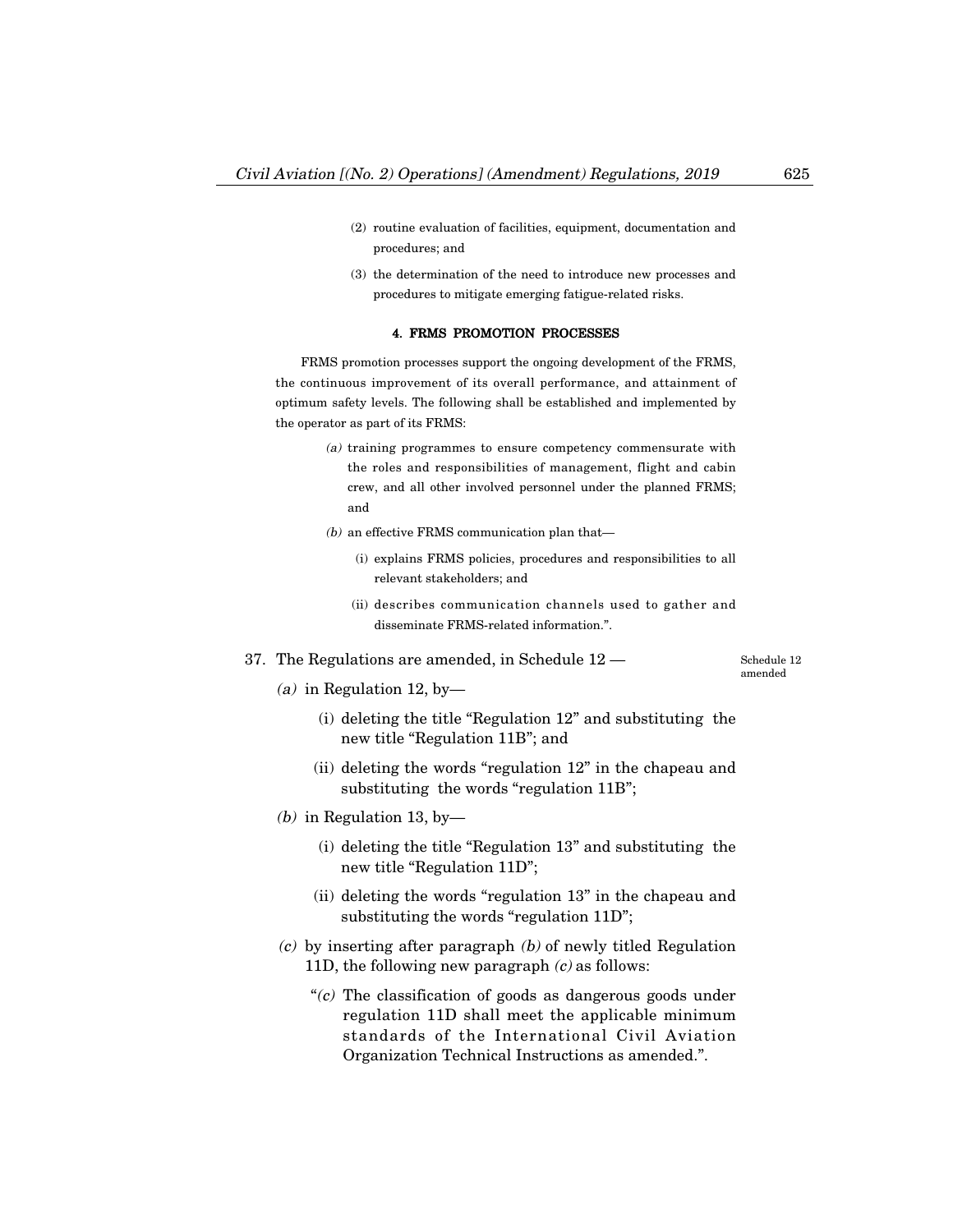- (d) by deleting the title "Regulation 15" and the entire paragraph of old regulation 15.
- $(e)$  in Regulation 16, by-
	- (i) deleting the title "Regulation 16" and substituting the new title "Regulation 11H"; and
	- (ii) deleting the words "regulation 16" in the paragraph under defunct Regulation 16 and substituting with the words "regulation 11H";
- (f) in Regulation 17 by-
	- (i) deleting the title "Regulation 17"; and
	- (ii) deleting the words "regulation 17" in the paragraph under the defunct Regulation 17 and substituting with the words "regulation 11H";
- (g) in Regulation 18 by-
	- (i) deleting the title "Regulation 18" and substituting with the new title "Regulation 11J"; and
	- (ii) deleting the words "regulation 18" in the paragraph under defunct Regulation 18 and substituting with the words "regulation 11J";
- (*h*) in Regulation 19, by-
	- (i) deleting the title "Regulation 19" and substituting the new title "Regulation 11F"; and
	- (ii) deleting the words "regulation 19" in the paragraph under defunct Regulation 19 and substituting with the words "regulation 11F";
- $(i)$  in Regulation 20, by-
	- (i) deleting the title of "Regulation 20"; and
	- (ii) deleting the words "regulation 20" in the paragraph under the defunct Regulation 20 and substituting with the words "regulation 11F";
- $(j)$  in Regulation 21, by-
	- (i) deleting the title of "Regulation 21"; and
	- (ii) deleting the words "regulation 21" in the paragraph under the defunct Regulation 21 and substituting the words "regulation 11F";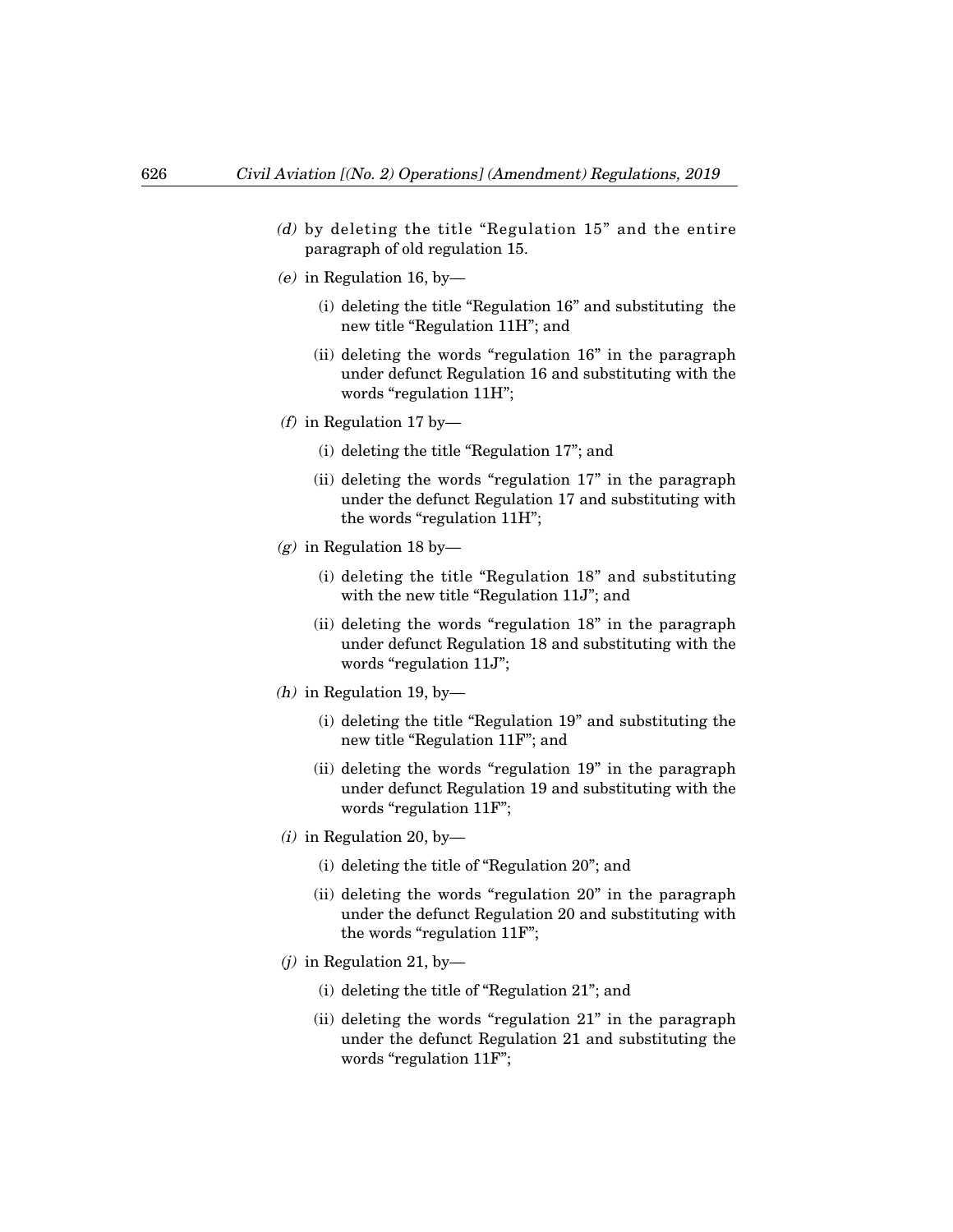- $(k)$  in Regulation 22, by-
	- (i) deleting the title of "Regulation 22"; and
	- (ii) deleting the words "regulation 22" in the paragraph under the defunct Regulation 22 and substituting the words "regulation 11F";
- (1) in Regulation 23, by-
	- (i) deleting the title "Regulation 23" and substituting the new title "Regulations 11M to 11R"; and
	- (ii) deleting the words "regulation 23" in the paragraph under defunct Regulation 23 and substituting with the words "regulations 11M to 11R";
- $(m)$  in Regulation 24, by-
	- (i) deleting the title "Regulation 24" and substituting the new title "Regulation 11S"; and
	- (ii) deleting the words "regulation 24" in the paragraph under defunct Regulation 24 and substituting with the words "regulation 11S";
- $(n)$  in Regulation 25, by-
	- (i) deleting the title "Regulation 25" and substituting the new title "Regulation 11T"; and
	- (ii) deleting the words "regulation 25" in the paragraph under defunct Regulation 25 and substituting the words "regulation 11T";
- (o) in Regulation 61, by inserting after paragraph  $(b)(ii)$ , the following paragraphs:
	- " $(c)$  in-flight fuel situation declaration—
		- (i) a pilot in command shall declare a situation of fuel emergency by broadcasting "MAYDAY MAYDAY MAYDAY FUEL" when the calculated usable fuel predicted to be available upon landing at the nearest aerodrome, heliport or landing location where a safe landing can be made is less than the planned final reserve fuel.

Note 1: For aeroplanes, the planned final reserve fuel refers to the minimum amount of fuel required upon landing at any aerodrome. The final reserve fuel shall be the amount of fuel calculated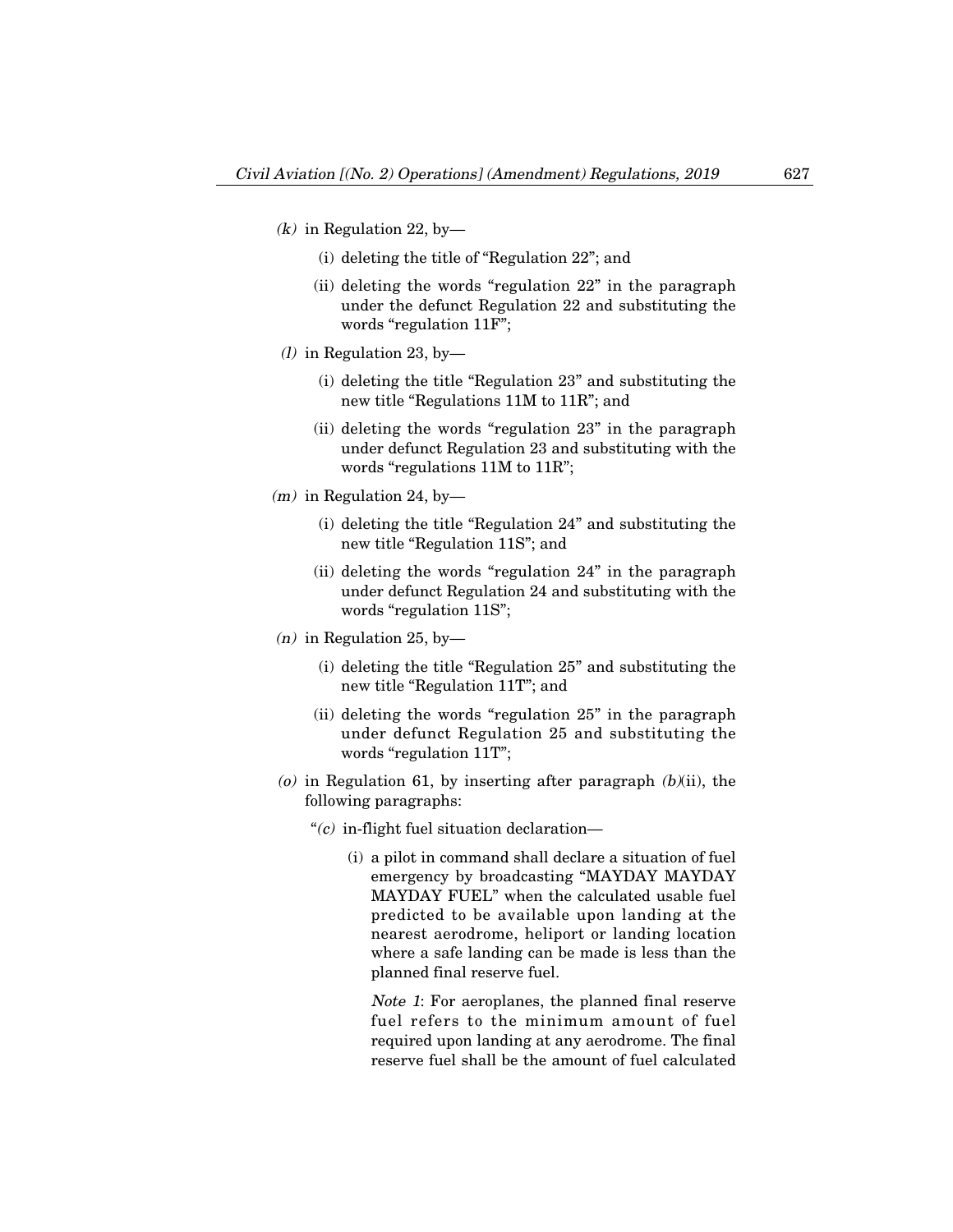using the estimated mass on arrival at the destination alternate aerodrome, or the destination aerodrome when no destination alternate aerodrome is required–

- (a) for a reciprocating engine aeroplane, the amount of fuel required to fly for 45 minutes, under the specified speed and altitude conditions; or
- (b) for a turbine-engine aeroplane, the amount of fuel required to fly for 30 minutes at holding speed at 1,500 feet above aerodrome elevation in standard conditions.

Note 2: For helicopters, the planned final reserve fuel refers to the minimum amount of fuel required upon landing at any landing site. The pilot estimates, with reasonable certainty, that the fuel remaining upon landing at the nearest safe landing site will be less than the final reserve fuel taking into consideration the latest information available to the pilot, the area to be overflown (i.e. with respect to the availability of precautionary landing areas, meteorological conditions and other reasonable contingencies).

(ii) a pilot in command shall advise ATC of a minimum fuel state by declaring "MINIMUM FUEL" when, having committed to land at a specific aerodrome, heliport or landing location, the pilot calculates that any change to the existing clearance to that aerodrome, heliport or landing location, or other traffic delays, may result in landing with less than the planned final reserve.

Note 1: For aeroplanes, the declaration of "MINIMUM FUEL" informs ATC that all planned aerodrome options have been reduced to a specific aerodrome of intended landing and any change to the existing clearance, or air traffic delays, may result in landing with less than the planned final reserve fuel. This is not an emergency situation but an indication that an emergency situation is possible should any additional delay occur.